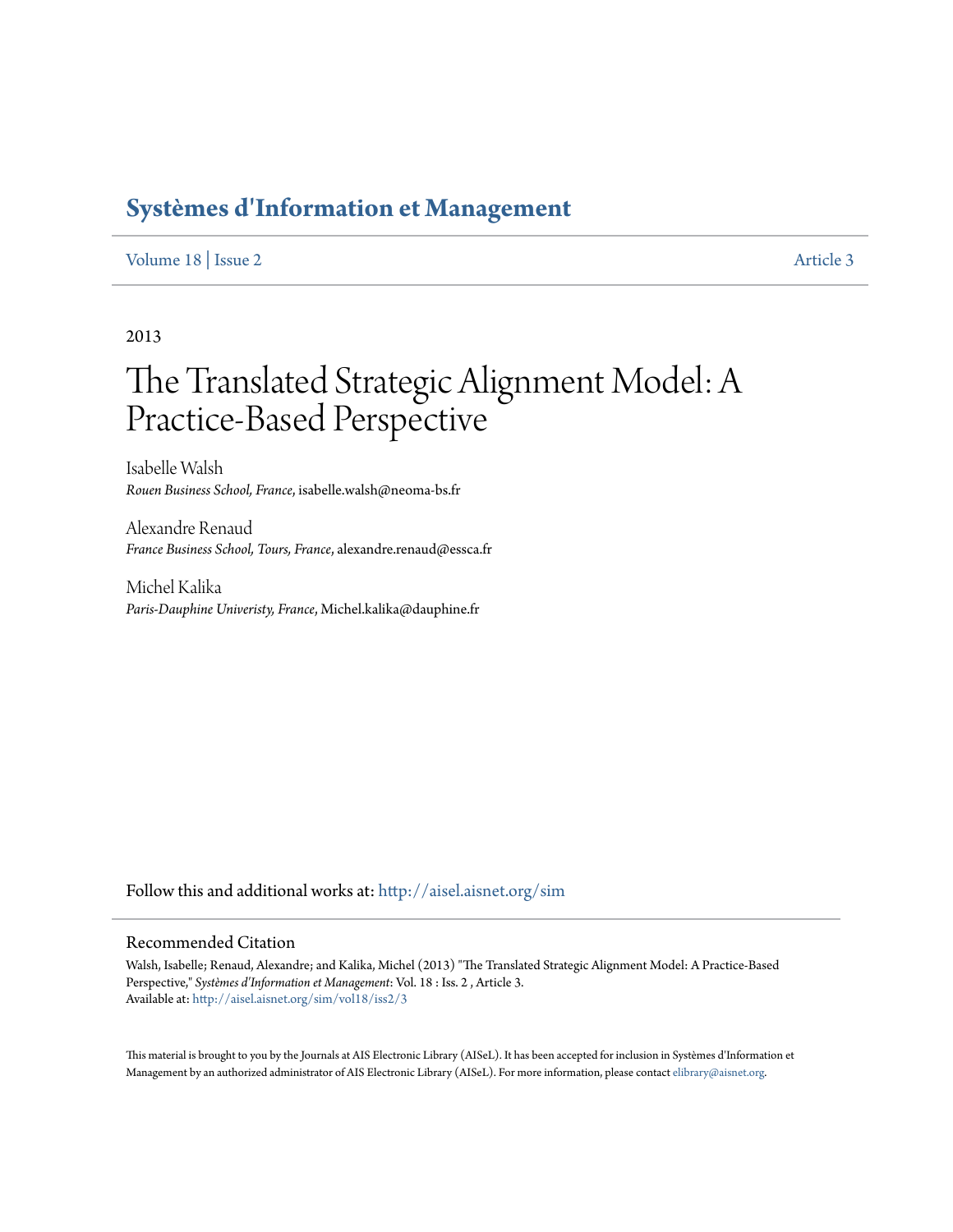# **The Translated Strategic Alignment Model: A Practice-Based Perspective**

# *Isabelle WALSH\*, Alexandre RENAUD\*\* & Michel KALIKA\*\*\**

\*Rouen Business School \*\*France Business School – Campus de Tours \*\*\*Université Paris-Dauphine

### **ABSTRACT**

*In this article, we propose to revisit the concept of strategic alignment in a practice-based perspective. We propose new insights on this concept which has mostly been studied in the literature through Henderson and Venkatraman's strategic alignment model (1993). In a grounded approach, we study practitioners' daily practices through the in-depth investigation of three corporate cases and interviews with six consultants specialized in the management of information systems (IS). We use actor-network theory as a theoretical framework to help us make sense of and interpret our data. We propose a new, conceptual, non-functionalist model, which integrates several streams of literature: the translated strategic alignment model (TSAM). This model may serve as a help to drive toward a critical level of alignment that appears as necessary to clear the path toward competitive advantage.* 

**Keywords:** Actor-Network Theory, IT needs, Users' needs, Strategic alignment, Strategyas-Practice.

### **RÉSUMÉ**

*Dans cet article nous proposons de revisiter le concept d'alignement stratégique dans une approche par les pratiques. Nous proposons de nouvelles idées sur ce concept qui a été majoritairement étudié dans la littérature au travers du modèle d'alignement stratégique proposé par Henderson et Venkatraman (1993). Dans une approche enracinée, nous étudions les pratiques quotidiennes de praticiens au travers de l'étude en profondeur de trois cas d'entreprises et d'entretiens avec six consultants spécialisés en gestion des systèmes d'information (SI). Nous utilisons la théorie de l'acteur-réseau comme cadre théorique afin de nous aider à faire sens de nos données et à les interpréter. Nous proposons un nouveau modèle conceptuel, non-fonctionnaliste et qui intègre plusieurs courants de la littérature : le modèle d'alignement stratégique traduit (TSAM). Ce modèle peut aider à atteindre un niveau critique d'alignement qui apparaît comme nécessaire pour ouvrir le chemin menant à l'avantage compétitif.*

**Mots-clés :** Alignement stratégique, Besoins technologiques, Besoins utilisateurs, Stratégie par les pratiques, Théorie de l'acteur-réseau.

◈

*N° 2 – Vol. 18 – 2013 37*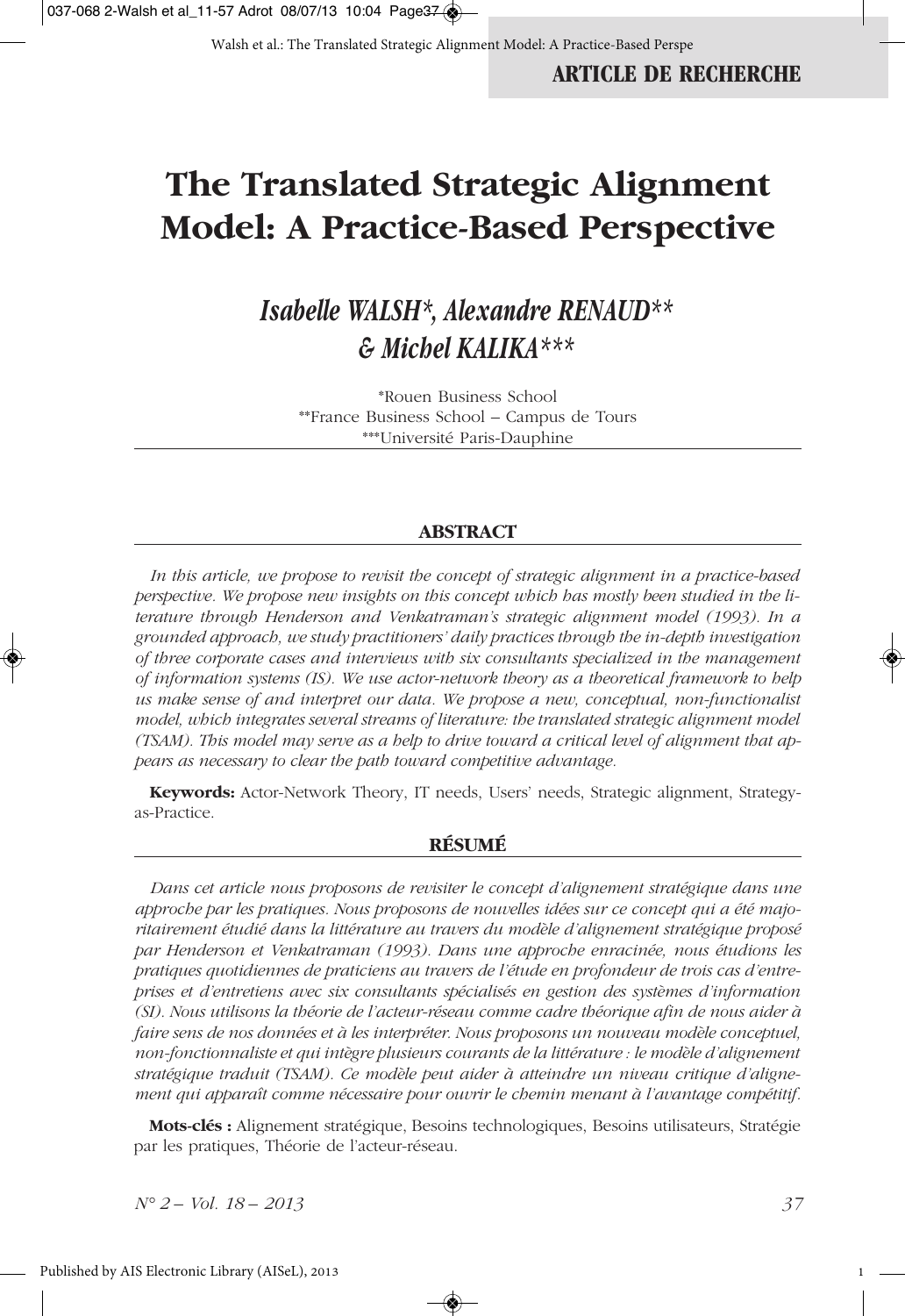SYSTÈMES D'INFORMATION ET MANAGEMENT

### **INTRODUCTION**

The alignment between business and IS strategy has long been considered essential in organizations to help drive toward competitive advantage. It has given rise over the last three decades to a very rich corpus of works. Within this corpus, Henderson and Venkatraman's seminal model (1989, 1991, and 1993) has remained to this day the model most often applied in corporations and most used in the literature (Avison, Jones, Powell and Wilson, 2004). This strategic alignment model (SAM) is anchored in the strategic perspective developed in the 80's; it is based on assumptions which perhaps could be questioned and challenged in order to propose possible alternatives. This model, grounded in a managerial vision that is thought out and planned, implies that a "fit" between its four main components (business strategy, business infrastructure, IS strategy and IS infrastructure) should lead to better performance (Croteau, Raymond and Bergeron, 2001; Jaziri and Kalika, 2006). It takes into account the impact on firm performance of objective elements e.g., cost-related issues (Wonseok and Pinsonneault, 2007). However, it does on the whole neglect the social aspects, the users' interpretations of the information technologies (IT) that they use and their impacts on performance (Ciborra, 1997).

In the last couple of decades the Strategy-as-Practice (SasP) school of thought has emerged; it views strategy as a social practice and proposes to reconsider strategic management models through a practice perspective (Jarzabakowski and Paul Spee, 2006). In this school of thought, IT are enacted (Orlikowski, 2000) through their actual use, which results from drifts, improvisations and 'bricolage' (Ciborra, 1997; 1999). The alignment between business strategy and IT strategy does not always result in the expected levels of performance, as this depends greatly on the users, their interpretations, their appraisal of IT events and resulting adaptations (Elie-dit-Cosaque and Straub, 2010), their IT acculturation and the way their IT needs are taken into account and fulfilled (Bragge and Merisalo-Rantanen, 2009; Gallivan and Keill, 2003; Walsh, Kefi and Baskerville, 2010). Even when all known parameters are taken into account, improvisations often lead to unexpected events that make performance unpredictable, through processes that are complex and far from linear. Therefore research should keep aiming for a conceptual understanding of the day-to-day complex reality of practitioners in organizations.

Many terms are used in the literature to describe an alignment (Avison et al., 2004; Chan, Huff, Barclay and Copeland, 1997) e.g., "*fit"* or "*consistence"*, "*integration"*, "*coherence"* or *"linkage"*, or "*harmony"*. One also finds diverse definitions of the concept of alignment itself. It has been defined as a "*process"* (Burn, 1997) or as an "*outcome"* (Broadbent and Weill, 1991; Chan and Reich, 2007; Reich and Benbasat, 2000). In our work, we need to go beyond this dichotomy since we understand strategic alignment as including both the process that aims at IT supporting business and being supported by it, and the outcome of this process. This approach allows us to inves-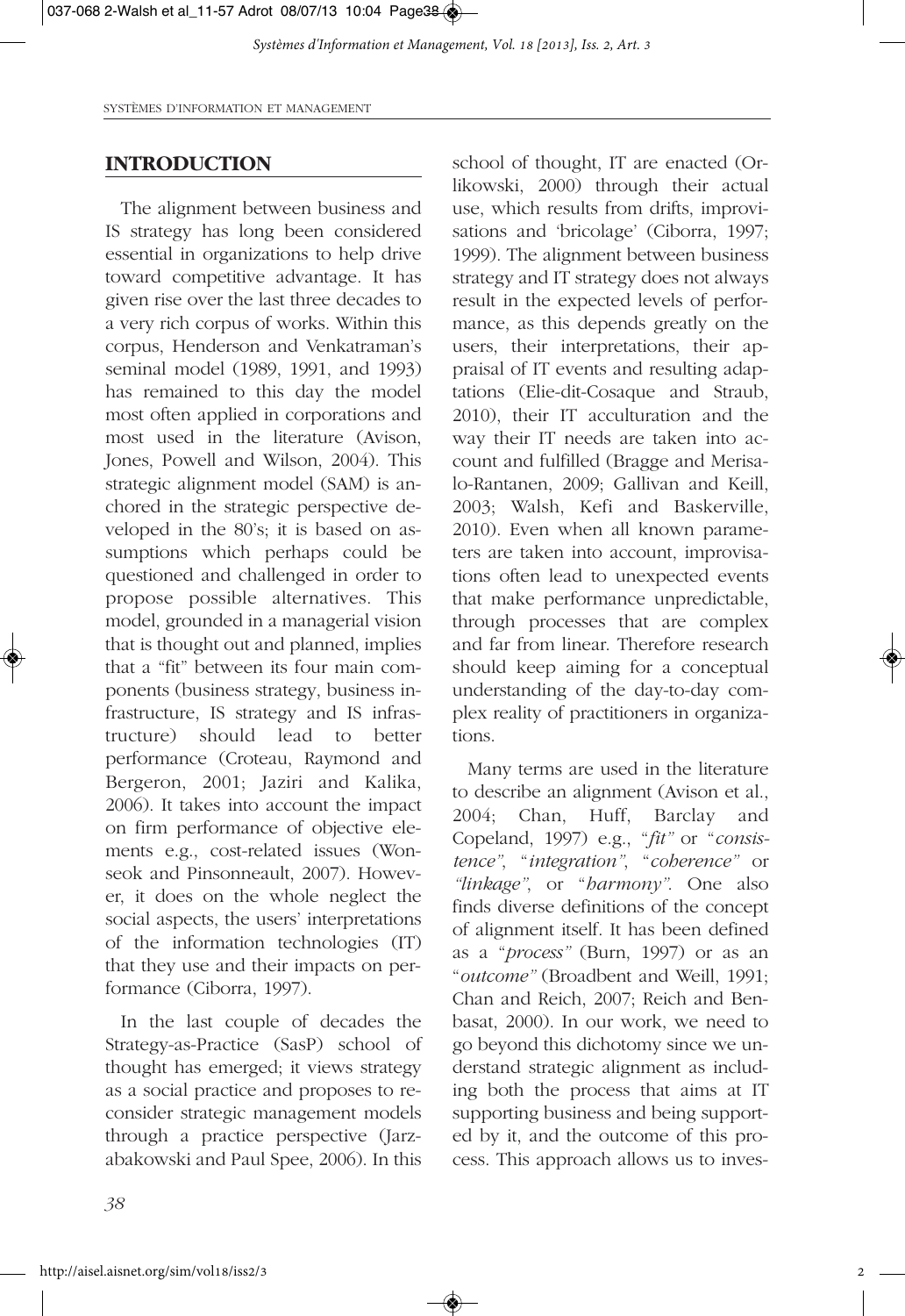tigate this phenomenon in its complexity, without distinguishing between the practices which might eventually lead to alignment from alignment itself. Adopting a grounded approach to dayto-day organizational practices, we aim to answer the following research question: *How do some organizations achieve strategic alignment in practice?*

Hence, the research issue investigated in the present article is the manner in which strategic alignment emerges (or not) in practice. We propose a critical reading of SAM's premises and assumptions. We integrate several streams of literature in order to better understand, explain and extend the concept of strategic alignment 'in action'. We show that, within the context of an IT project, IS strategic alignment in today's firms may be conceptualized as a set of dynamic alignments revolving around the project actors' needs. Some of these needs appear to be neglected in the traditional strategic alignment literature grounded in SAM; however, they appear to be essential in processes that aim to improve performance. As a result of our work, we propose an alternative, dynamic model of IS strategic alignment: the TSAM. This model is not a functionalist model and does not pretend to guarantee competitive advantage. It aims to explain how strategic alignment appears to be achieved in practice within firms and how managers could optimize its complex processes to help improve performance.

The present research was conducted iteratively, alternating and combining data collection, data analysis and comparison, and extant literature. It is, however, presented sequentially in order to make it easier to read (Suddaby, 2006). We first present the traditional literature on strategic alignment grounded in a rational, top-down strategizing vision. We introduce the Strategy-as-Practice alternative perspective. This leads us to introduce Actor-Network theory (ANT) as a framework that helps us make sense of and interpret our empirical data. We then detail our methodology and summarize our results that we discuss. We conclude this paper by looking into the contributions and limitations of our research, as well as the possibilities for future investigations.

# **I. THEORETICAL ANCHORING AND ANALYTICAL FRAMEWORK**

In this section, we briefly investigate the traditional literature on strategic alignment and how some of its shortcomings may be addressed through a SasP perspective. We then present some key concepts of ANT (Callon, 1986; Latour, 1987) as the theoretical bases that helped us interpret our data.

### **I.1. A critical reading of SAM's premises and assumptions**

In the 1980s, IS research met with strategy research which had developed the concept of strategic alignment in the legacy of contingency approaches. With the intensification of IT in organizations, IS became viewed as a strategic dimension of the organization that managers had to take into account in order to optimize efficiency and obtain a competitive advantage in their market (Porter and Millar, 1985). IS and IT were then considered as strategic *per se*. The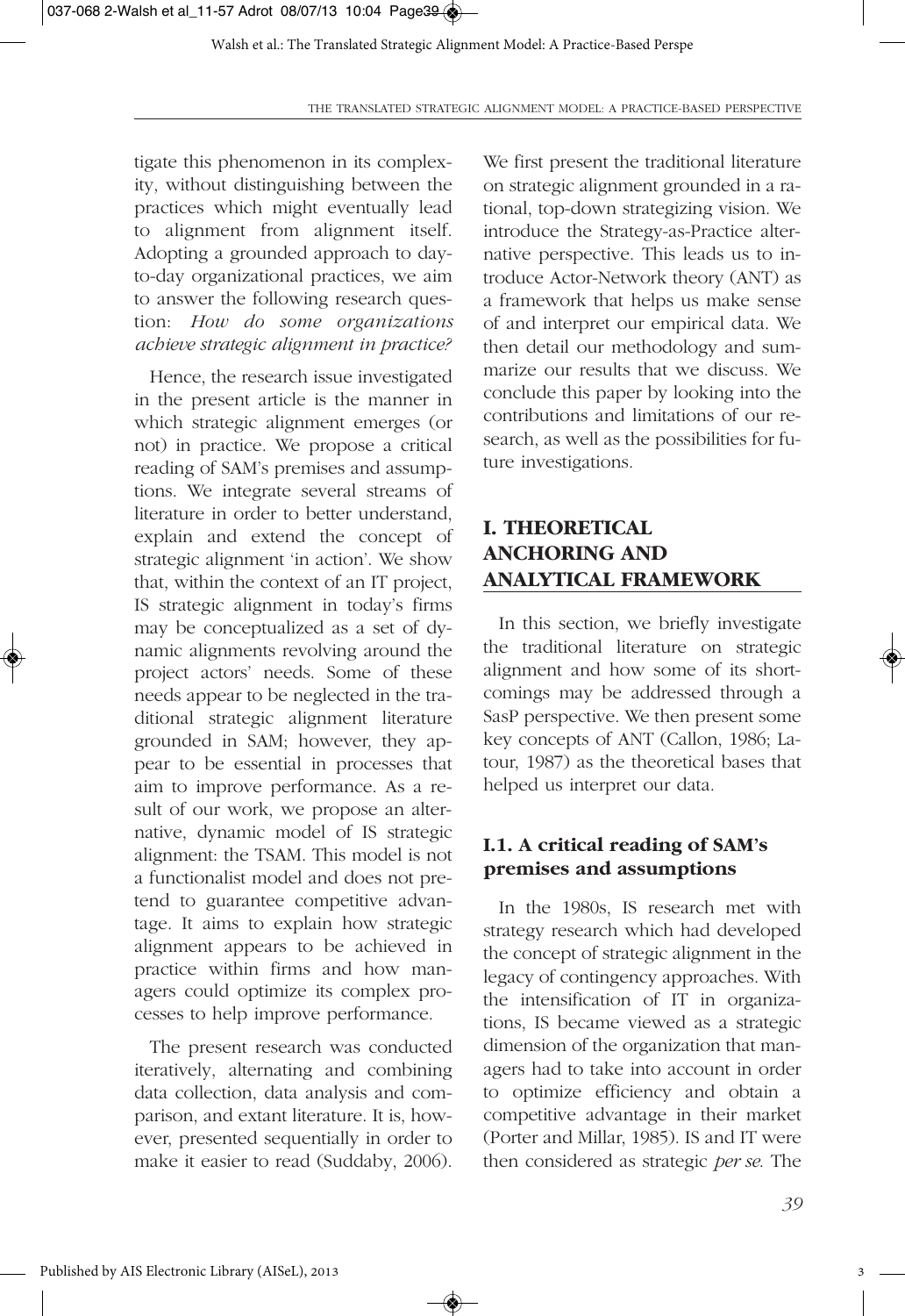SYSTÈMES D'INFORMATION ET MANAGEMENT

literature then proposed this new perspective and offered guidance to help managers manage IS in their new strategic role. This perspective materialized in research programs within which the concept of IS strategic alignment was first used (Henderson and Venkatraman, 1989; Scott-Morton, 1991; Henderson and Venkatraman, 1991; McDonald, 1991). These works laid the foundation of the Strategic Alignment Model (SAM) which was published in 1993 by Henderson and Venkatraman in the IBM Systems Journal. This model (cf. Appendix A) is the one most used and applied in the literature (Avison, Jones, Powell and Wilson, 2004) and the concept of IS strategic alignment has been commonly accepted by researchers and practitioners alike, whether on the business side (Luftman, Papp and Brier, 1999) or the IS side (Trainor, 2003).

Four main organizational domains are involved in SAM: business strategy (the choices made by an organization according to its positioning in its market: Henderson and Venkatraman 1989, 1993), business infrastructure (the set of internal arrangements that designs the management structure and work processes to achieve the organizational objectives: ibid.), IT strategy ("positioning of the business in the information technology marketplace": Henderson and Venkatraman, 1989 p. 6) and IS infrastructure ("the set of internal arrangements that operationalizes the IS strategy": ibid. p.9). These domains are linked by two concepts: functional integration and strategic alignment. SAM having been extensively described and discussed in the literature, we choose in the present work to rather concentrate

on the premises and assumptions that serve as its anchors.

SAM offers a prescriptive and normative perspective which supports the idea that the four identified domains should be mutually aligned and that this global alignment enhances organizational performance. An ideal decisional behavior based on the rationality of the model is thus highlighted: IS and business managers have to be aware of each other's domains and react to any evolution, any change, of either or both of them. The accumulation since 1993 of scientific publications built upon this model reinforces its normative stance in order to achieve organizational performance.

In this perspective IS strategy is thought out and planned just like business strategy (Chan and Reich, 2007). Indeed, if one considers Jonhson, Scholes and Whittington's four strategic lenses (2008), SAM is anchored in only two of them: the design lens (strategizing is a logical process that uses a rather mechanistic and rational organizing vision) and the discourse lens (strategizing is mostly a managerial language used as a means of legitimation to obtain power and influence). These two lenses are characterized by a rational approach to decision making in which managers evaluate the objective external environment (Wonseok and Pinsonneault, 2007), make strategic propositions and then implement them with their teams.

SAM is thus anchored in a planned, rational, 'top-down', managerial and technical vision of strategy which excludes the possibility of a 'bottom-up', social emergence of strategy from orga-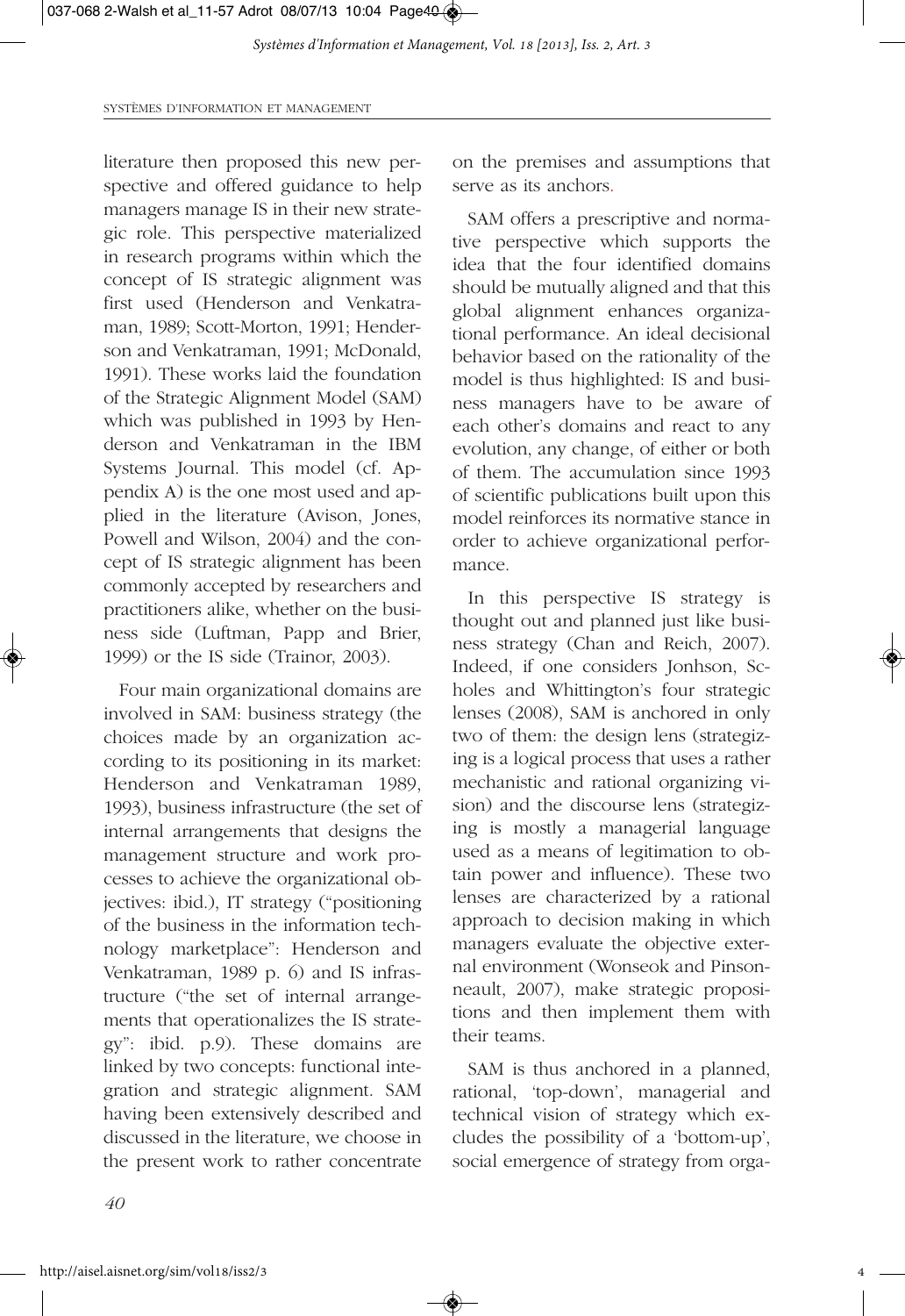nizational members and their day-today activities.

Subsequently some authors deepened and complexified the initial model by investigating the antecedents of alignment, that is all factors that enhance the achievement of IS strategic alignment (e.g., Maes, 2000; Maes, Rijsenbrij, Truijens, Goedvolk, 2000; Avison, Jones, Powell and Wilson, 2004). However, these works do not question the fundamental premises of SAM and do not pay sufficient attention to organizational daily practices. Even though some authors study the so called 'social' dimensions of alignment, their research is based in most cases on questionnaires administered to, or interviews with, business/IS managers, top managers and chief executive officers (CEO) (see for instance Lee, Kim, Paulson and Park, 2008 or Preston, Karahanna; and Rowe, 2006; for a complete literature review, see Renaud, 2012). These authors do not take into consideration other actors' perspectives. Therefore, even when one considers the social dimension proposed in the literature, results and recommendations are exclusively obtained from a managerial top-down perspective. Furthermore, and even if SAM is extremely detailed, it remains remote from practitioners' daily "tinkering" (Ciborra, 1997).

In 2000, Hendry showed that the rational strategic perspective in which SAM is anchored is limited, and pleaded for an alternative school of thought: Strategy as Practice (SasP). The SasP school (Jarzabkowski, 2004; Jarzabkowski and Whittington, 2008; Johnson, Langley, Melin, Whittington, 2007; Whittington, 1996, 2003 and 2006) has been emerging in the last two decades or so and is a direct consequence of the "practice turn" (Schatzki, 2001) in the social sciences since the late 1970s. In this perspective, strategy is a social practice, an ongoing activity, something people do on a day-to-day basis. This view emphasizes the ongoing interrelationships between the firm, the individuals and groups of individuals (Whittington, 2006); it leads to a dynamic perspective on strategy (Regnér, 2008). Strategy is not a plan of action elaborated from a rational decision (Hambrick, 2004; Jarzabkowski, 2004), but a localized and socially constructed activity. Researchers should pay attention to what people do so that theoretical models relate to effective practices (Jarzabkowski and Spee, 2006). Practices related to an alignment (or non-alignment) situation in the context of an IT project should therefore be investigated and analyzed, and resulting observations compared to the prescriptions of the literature.

We therefore propose in the present work to go beyond the original premises and assumptions of SAM and to adopt an approach anchored in firms' daily practices. This is done for the purpose of understanding how alignment is performed and enacted in practice instead of only assessing an end result. We consider that the sole managerial and technical stance implicitly validated in the SAM based strategic alignment literature is not sufficient to fathom the complexity of IS projects and organizations in general. Thus, one should adopt an alternative perspective that respects both social and technical aspects of IS and takes into account all actors involved in an IS project in order to adopt a truly comprehensive and dy-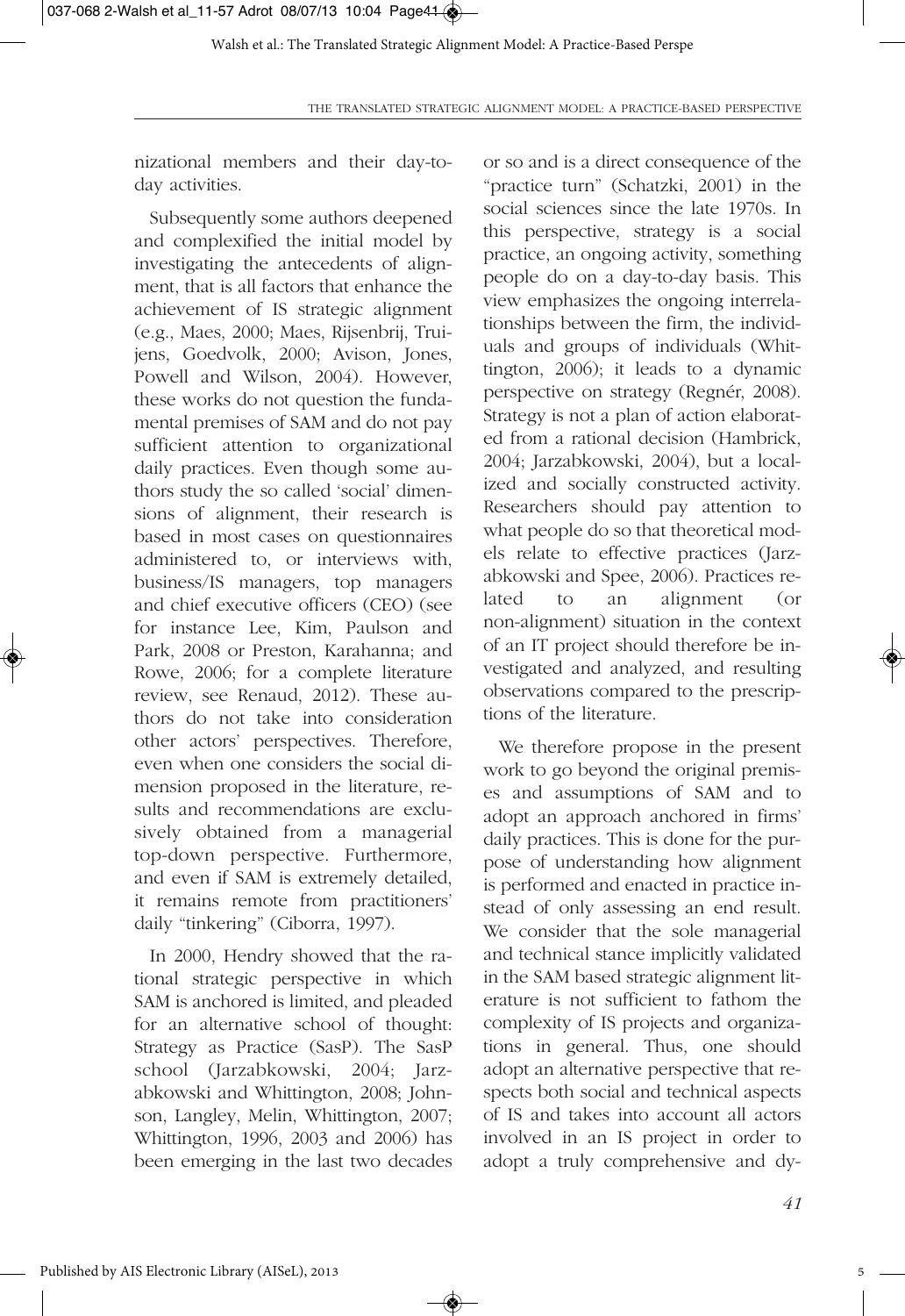namic perspective of IS strategic alignment. To do so, we call upon Translation Theory, also known as ANT.

### **I.2. Actor network theory**

ANT was developed during the practice turn in social sciences in the 1970s (Schatzki, 2001). This intellectual movement tries to overcome dualisms that impregnate traditional thought. Resulting works are heterogeneous but are rooted in three main principles (Feldman and Orlikowski, 2011):

- Social life is anchored in daily practices. This leads to the acceptance of a specific ontology which considers that social life and daily practices are incarnated by, and embedded within, each other (Schatzki, 2001). Then every social phenomenon has to be approached and understood through the study of related practices. Post-humanists authors (Callon, 1986; Latour, 1987; etc.) consider that the social world is the consequence of a combination of human and non-human actions. Non-humans are more than just mediators of human action since they contribute to the creation and diffusion of practices (Schatzki, 2001). Thus, all (humans and nonhumans) are considered as actors.
- All dualisms are rejected and traditional dichotomies are overcome by the simultaneous analysis of elements that were traditionally and previously treated separately. For instance, Callon and Latour (1981) refute macro versus micro and society versus nature dichotomies.

• The social world is complex and this complexity should be recognized through the principle of the relationality of mutual constitution (Feldman and Orlikowski, 2011).This means that no phenomenon should be considered as independent from others since all are part of their mutual makings.

ANT is part of this intellectual movement. It has been built around the simultaneous works of Michel Callon, Bruno Latour… We chose this theoretical framework after several iterations between theory and practice because it best fitted our empirical data: it allowed us to approach the concept of strategic alignment with a dynamic and sociotechnical stance by taking into account the heterogeneity of actors involved in an IS project.

ANT assumes that controversies are solved through the building of *networks* of actors around a common solution that emerges from the actors' interactions and negotiations. In this perspective, both humans and non-humans are considered as actors and collectively named *actants*. The concept of *actant* is borrowed from semiotics (Greimas, 1966). An actant is "any element that tries curving the space around itself, making other elements dependent, and translating other wills into the language of its own will" (Callon and Latour, 1991) i.e., anything or anybody able to act and have a positive or negative influence on other entities' action.

*Translation* is one of the key concepts of ANT. Callon uses the concept of translation to explain the emergence of the actor networks that weave the fabric of the world (the social and the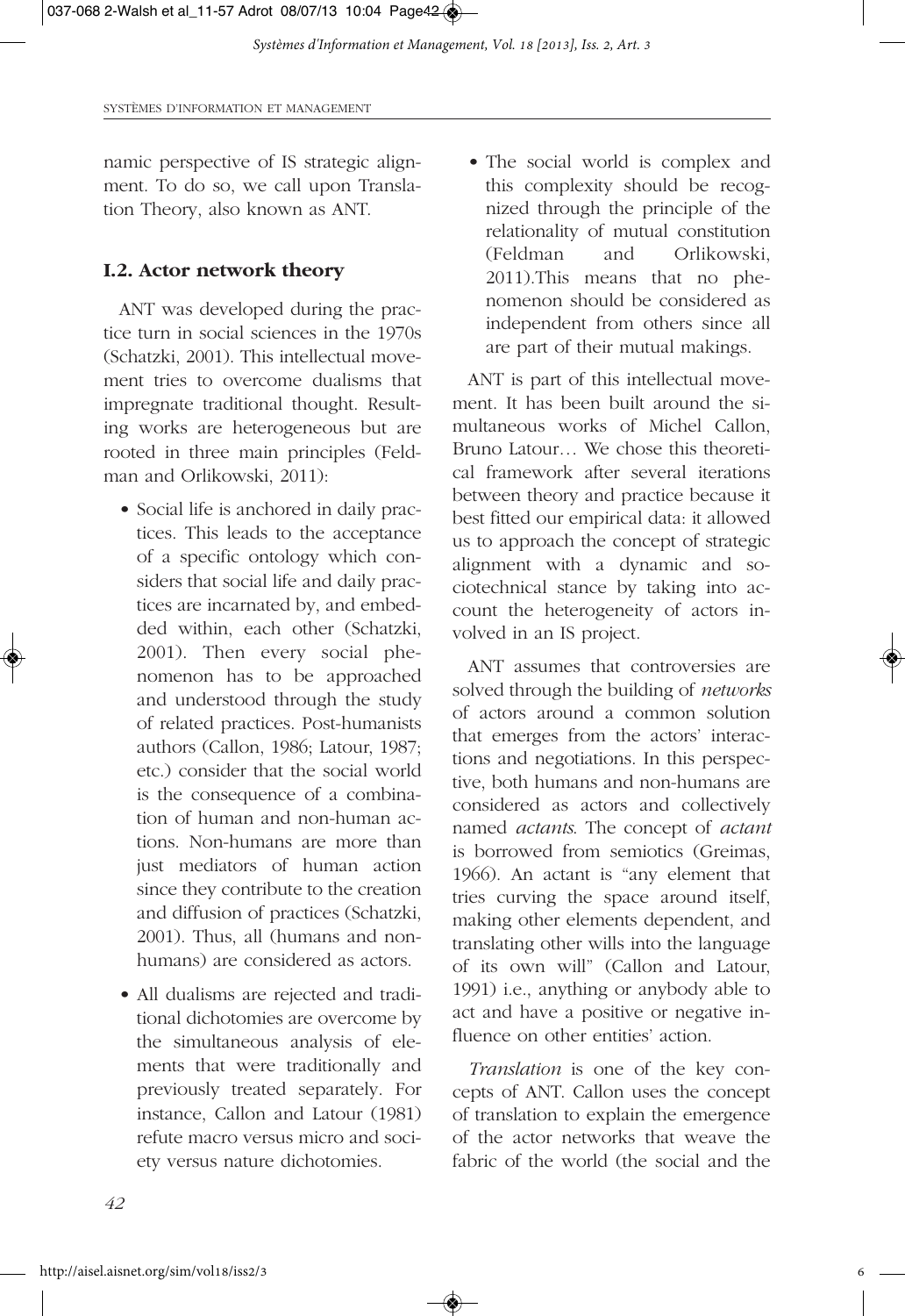natural world should not be dissociated). In networks, actants are heterogeneous and therefore do not judge controversies from the same vantage point. The convergence of the resulting different perspectives is a critical stake for the emergence of such a network which has the potential to solve a controversy. A network develops as the result of translations managed by a translator. In everyday language, translating implies changing an intelligible statement into another intelligible statement to allow a third party to understand the initial statement; the translation is thus successful if, essentially, it does not change the meaning of the original statement (Amblard, Bernoux, Herreros and Livian, 1996). In ANT, a translation has another meaning. Just as we understand strategic alignment to be both an outcome and a process, in ANT a translation is the outcome of a negotiation between different actants. It is also the process leading to this outcome. It is neither sequential nor linear and involves all heterogeneous actants who express different perspectives on the same problem, topic, or project through their *intermediaries* and *delegates/ spokespersons*. The translation acts as a link between heterogeneous activities, statements, and stakes (Callon and Latour, 1991); the translator supports and nurtures this link (Amblard et al., 1996). It leads to the constitution of a network that constrains its members, if they agree to take part in it.

In ANT, translation therefore implies actants adopting and adapting some of their respective perspectives in order to support a change and build the network. A successful translation allows the drive toward the convergence, albeit provisional and volatile, of actants' positions/perspectives i.e., an "*isotropic situation*" (Callon, 1991, p. 144-145). Conversely, if the translation fails, positions are incompatible, and the convergence process cannot be initiated i.e., a "*polyphonic situation*" (ibid.). The network is constituted when the different actants' perspectives have converged, but this network has to be constantly nurtured. To Callon, a strong translation means that at each node of the network, the translation allows the actants to share a negotiated vision, acceptable by all, of the controversy under investigation. Callon (1991) uses the terms of 'alignment' and 'harmony' (pages 144- 145) to describe a 'perfect' translation and the resulting convergence of actants.

For each group of actants, *spokespersons/delegates* are designated, elected, defined or imposed. They are responsible for speaking to the others in the name of the group, with the translator's help. The *intermediaries* are the entities that circulate between actants (Callon, 1992). They are the medium through which actants and their delegates express themselves. They can be texts, technical artifacts, human beings, their competencies or knowledge, material or immaterial entities (Callon, 1991) e.g., actants' needs (Walsh and Renaud, 2010).

In our work, we use ANT's theoretical grounding in a change management perspective (Amblard et al., 1996; Pichault, 2009; Walsh and Renaud, 2010) to help us relate, make sense of and understand our empirical data, and to theorize from these data in a grounded theory approach. ANT allows us to understand and study "organizational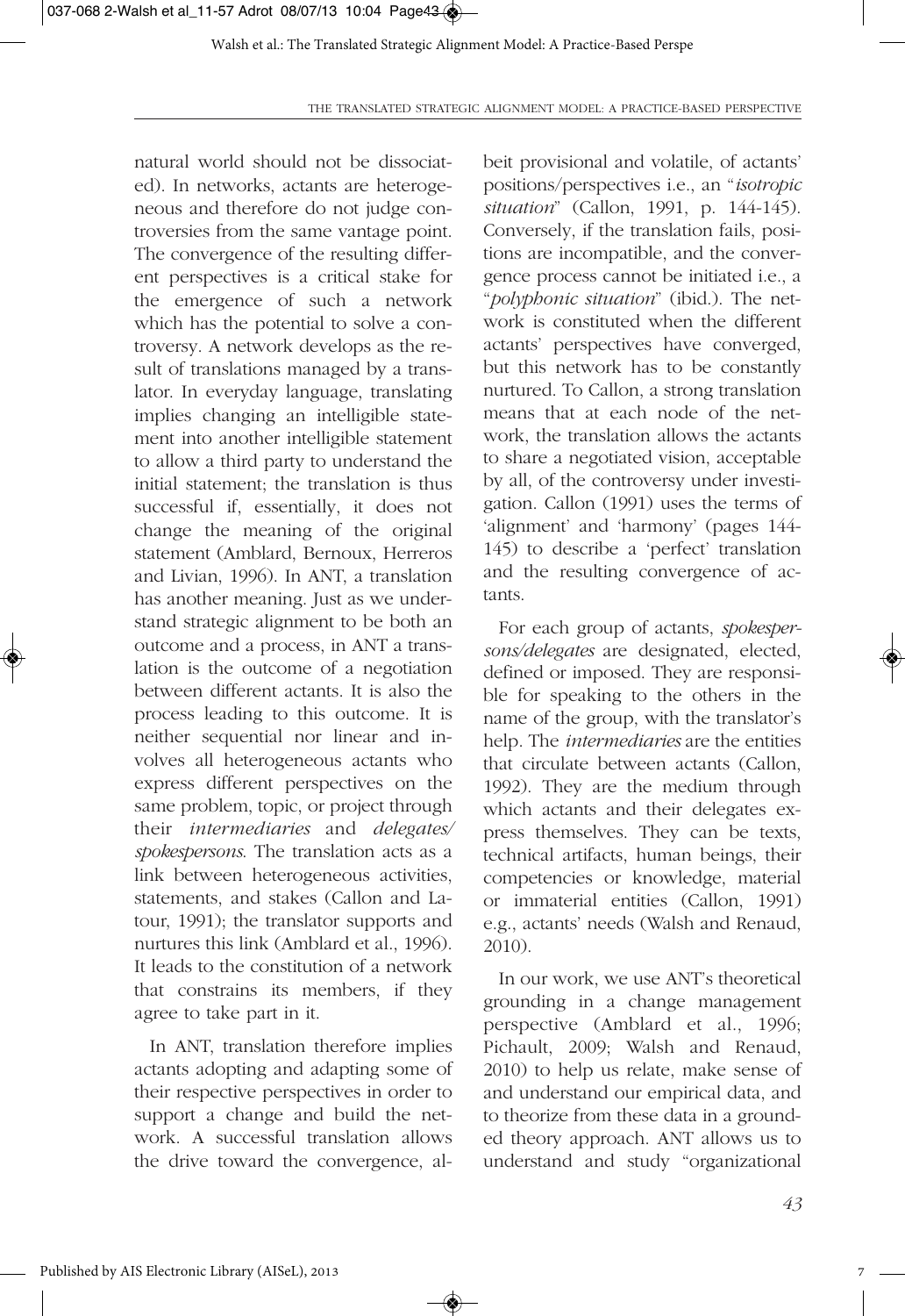SYSTÈMES D'INFORMATION ET MANAGEMENT

practice as a multi-centered, non-linear, and intersubjective activity" (Belova, King and Sliwa 2008, p.494). We focus on corporate controversies resulting from managerial change decisions related to IS and involving heterogeneous actants. Humans and non-humans involved in the projected change should be identified through the definition of their identities, individual problems, objectives and interests. The envisaged change must be negotiated, adapted, translated so that all actants can support it. If translation succeeds, it builds the foundations of the actants' convergence, hence alignment, around the projected change; conversely, its failure could compromise the actants' involvement.

In our work, strategic alignment does not result from some rational reasoning and technical adjustment as in the traditional SAM literature; it is the result of multiparty negotiations that, through translations, lead toward the shared vision of an IS change. The more the actants share this vision, the more the resulting network is robust. We thus use past works which have interpreted ANT in a change management perspective, as sensitizing devices to interpret our data, and revisit and extend the concept of strategic alignment.

### **II. METHODOLOGY**

We chose a grounded theory methodological approach for the present research as it is particularly helpful in developing new perspectives on well-established theoretical research areas and it links well to practice (Sousa and Hendriks, 2006). Our research settings and the way our sampling, data collection, coding, and analysis were conducted are detailed in this section.

## **II.1. Research settings and sampling**

The research was carried out over a period of approximately two years. It was first conducted in three different corporations (a multinational corporation, A; a medium-sized corporation that is part of a multinational corporation, B; and a small European-based corporation, C). Details concerning these corporations are provided in Appendix B. These corporations were selected because of their differences in terms of size, industry, and turnover. The differences between the three selected organizations served to diversify the participants and investigated groups. This was done to widen the spectrum of observations we could make from the vantage points we chose and, thus, widen the scope and reach of our research. All three organizations, however, had one commonality which was of specific interest in our research: actors had reported organizational difficulties that were linked to IS.

The first interviews were conducted with the IS project managers in corporations A and B and with the CEO (who was also managing the IS project) in corporation C. Once IS projects had been described and relevant issues highlighted in each firm, interviews were conducted with key users of the implemented systems i.e., business intelligence managers in corporation A; buyers and commercial staff in corporation B; and operators in corporation C (i.e., theoretical sampling guided by the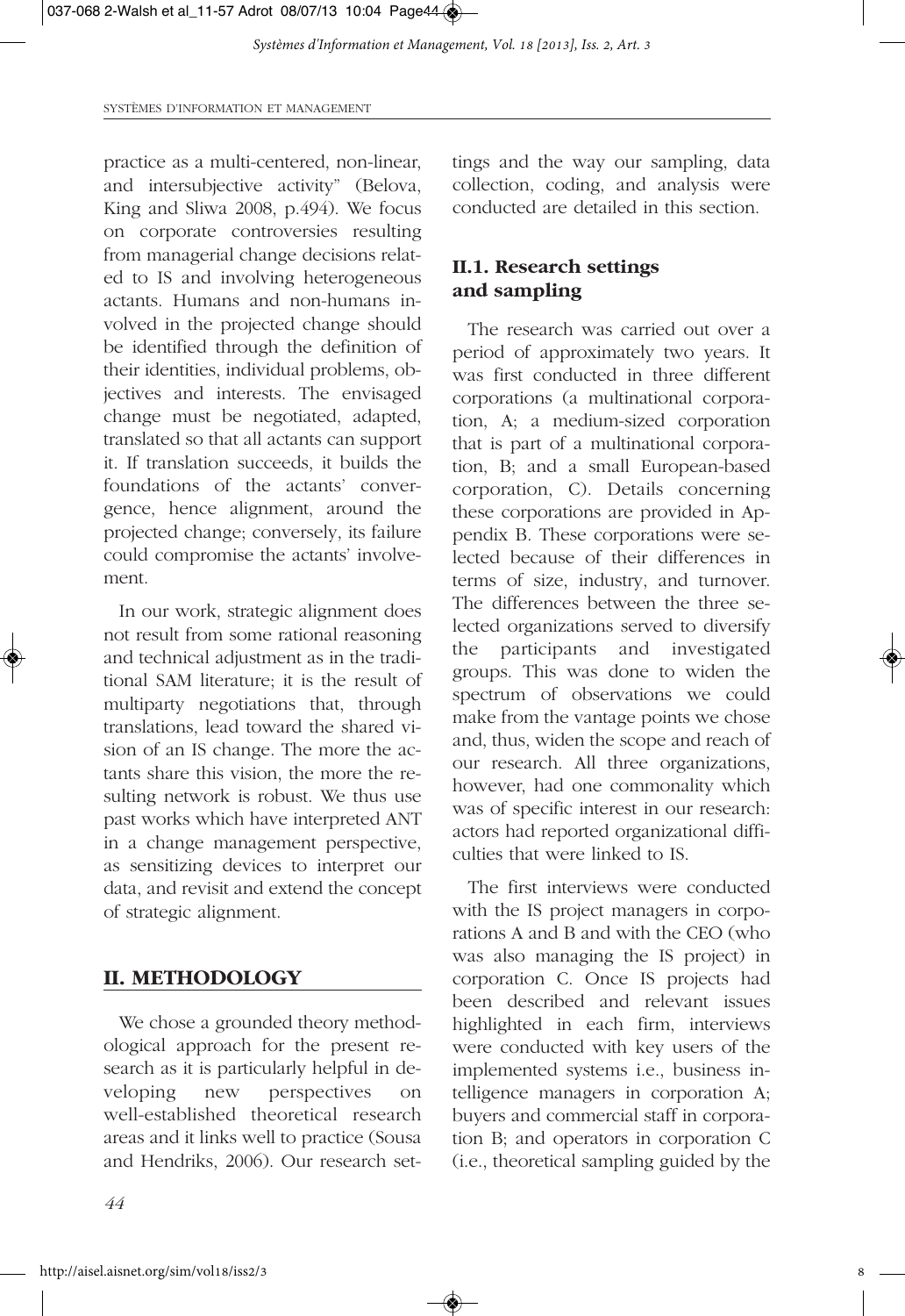emerging theory: Glaser and Strauss, 1967). Details about these interviews may be found in Appendix C1.

The conceptual model that had started emerging from the restricted field of these three corporations was then extended to other corporations through interviews with six IS consultants who had never been involved with corporations A, B or C. These consultants had multiple experiences related to IS projects in diverse corporations. To collect as wide a spectrum of data as possible, the experts themselves were selected in relation to their different experiences and included junior and senior consultants (see Appendix C2). They were employed by various consultancy firms, which had different specificities (see Appendix C2) and whose customers were either very big, medium-sized, or small firms. These interviews with consultants were conducted to broaden the scope and reach of our research toward the development of a conceptual model "sufficiently general to be applicable to a range of situations" (Orlikowski, 1993, p. 335) i.e., to open the way from 'substantial' to 'formal' grounded theory (Glaser and Strauss, 1967) as this was the ultimate purpose of the present research.

### **II.2. Data collection, coding process and analysis**

In all three corporations (A, B and C), data were collected through participant observation and unstructured or semistructured interviews, depending on each specific context. We started these interviews by asking participants to describe the current IS project of their firm. To investigate these three corporations, we also used documents, including consultants' reports and technical documentation about the implemented software, and the first author attended several business meetings with CEOs, CIO<sup>1</sup>s, consultants and project managers. We wrote memos while we conducted our research, to record some ideas that arose during data collection and analysis.

We then extended data collection to other corporations through the interviews conducted with IS consultants. All consultants were interviewed at least twice. The first interviews were semistructured and started with our asking the consultants to describe two IT projects in which they had taken part, one which they perceived as a 'success' and the other as a 'failure'; we purposely did not detail what we meant by these two terms in order to let their meanings open to the interviewees' interpretation. At the start of subsequent interviews, the consultants were presented with the conceptual model that had started to emerge and were asked to comment.

The various firms investigated, the diverse interviewees and the various techniques of data collection provided multiple perspectives and helped toward triangulation.

Forty interviews were conducted (See Appendix C1 and C2). Twenty-six of these interviews were recorded and later transcribed. Notes were jotted down during those interviews that

<sup>&</sup>lt;sup>1</sup> Chief information officer.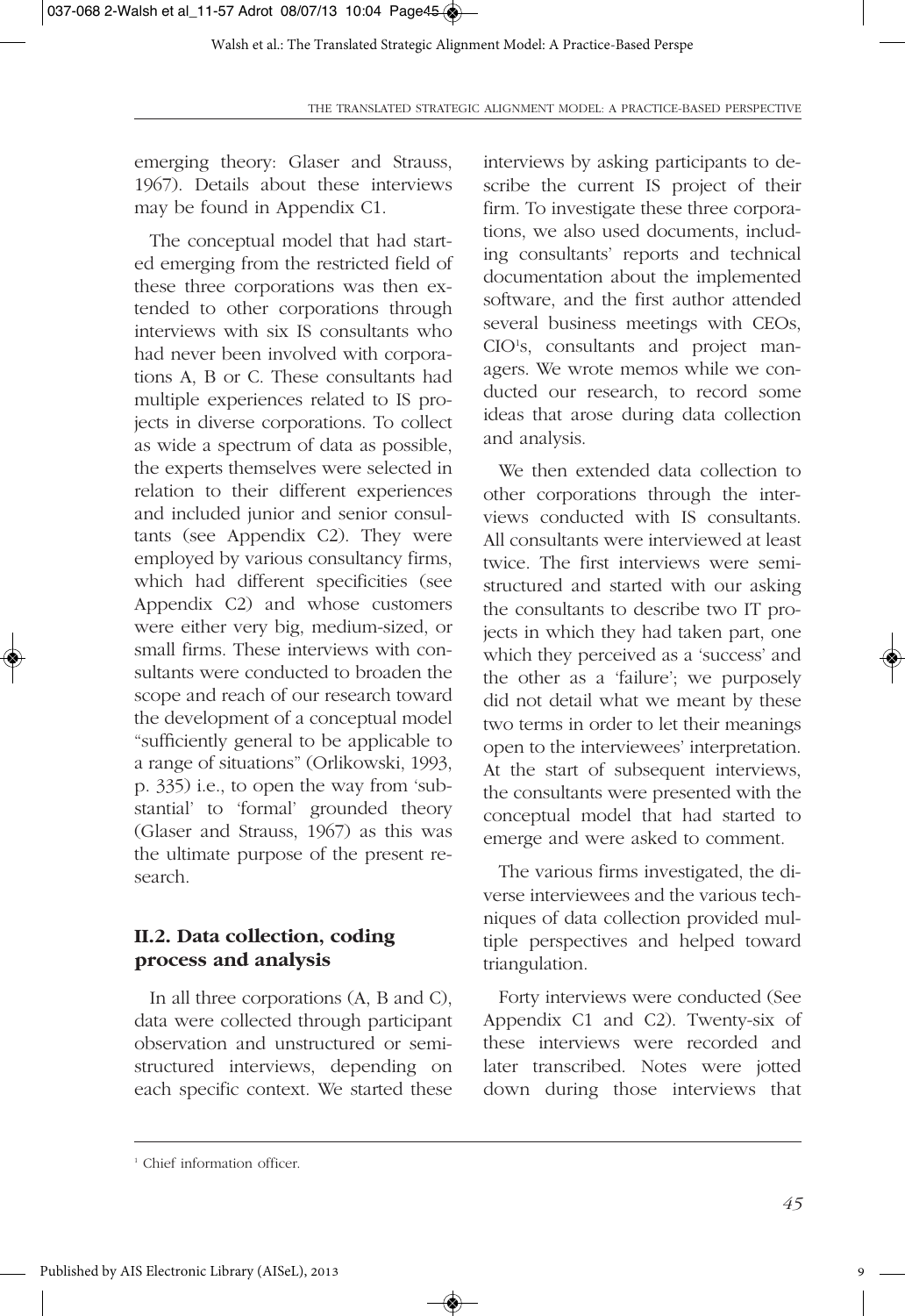could not be recorded. Twenty-five interviews were conducted in the three corporations investigated and fifteen interviews were with the consultants from the various consultancy firms. The number of interviews was not decided at the outset; neither was the number of people we interviewed. We continued conducting interviews as long as we felt we needed to obtain new perspectives to enable us to confirm the emerging model. We stopped the interviews when it was clear that no new element would emerge and when no further light was shed on the properties of our theoretical categories and sub-categories (theoretical saturation).

The conceptual model that emerged from our work evolved during the research process and was the result of the continuous interplay between the collection, analysis, and comparison of data ("constant comparative analysis": Glaser and Strauss, 1967; Glaser, 1978), as well as elements from the literature to improve our theoretical sensitivity (Glaser, 1978). This model was constantly modified and added to until we reached theoretical saturation. An intermediary model may be found in Walsh and Renaud (2010) as a witness of our "interim struggles" (Østerlie, 2012 page 5218, quoting Weick, 1995). Our data were thus coded and recoded several times with the help of NVivo 8 software, first through open coding (no preconceived codes), then theoretical (use of the ANT reading lens to help us identify and name our categories, investigation of the relationships between the emerging sub-categories and their properties) and selective coding (after identification of the emerging core category, coding in relation to this core

variable) (Glaser, 1992). Through the coding process, we did not attempt to quantify but rather immersed ourselves in the diverse data and concentrated on their interpretation and meaning to enable us to conceptualize and theorize. To ensure reflexivity in our research, the first two authors discussed the interpretation of the data and the coding at length.

## **II.3. The different coding categories**

To make our results easier to read, we detail the different coding categories that we used in this sub-section. Table 1 summarizes the categories that resulted from the ANT framework we chose to use as best fitting our empirical data toward their interpretation and the subcategories that emerged from these data.

Category I includes the four main actants that emerged in our cases: *business strategy and infrastructure*, *IS strategy and infrastructure*, *users' tasks*, and *users' IT culture*.

The actants *Business strategy & infrastructure* and *IS strategy & infrastructure* may be found, and are extensively described, in most of the traditional strategic alignment literature grounded in SAM. However, while we were investigating IT implementation projects, *end users' tasks* also emerged as relevant actants to be taken into account. These are tasks that require computerization, reengineering, upgrading or integrating technological systems in order to improve users' efficiency. Finally users' diverse *IT cultures* also emerged as an essential group of actants mostly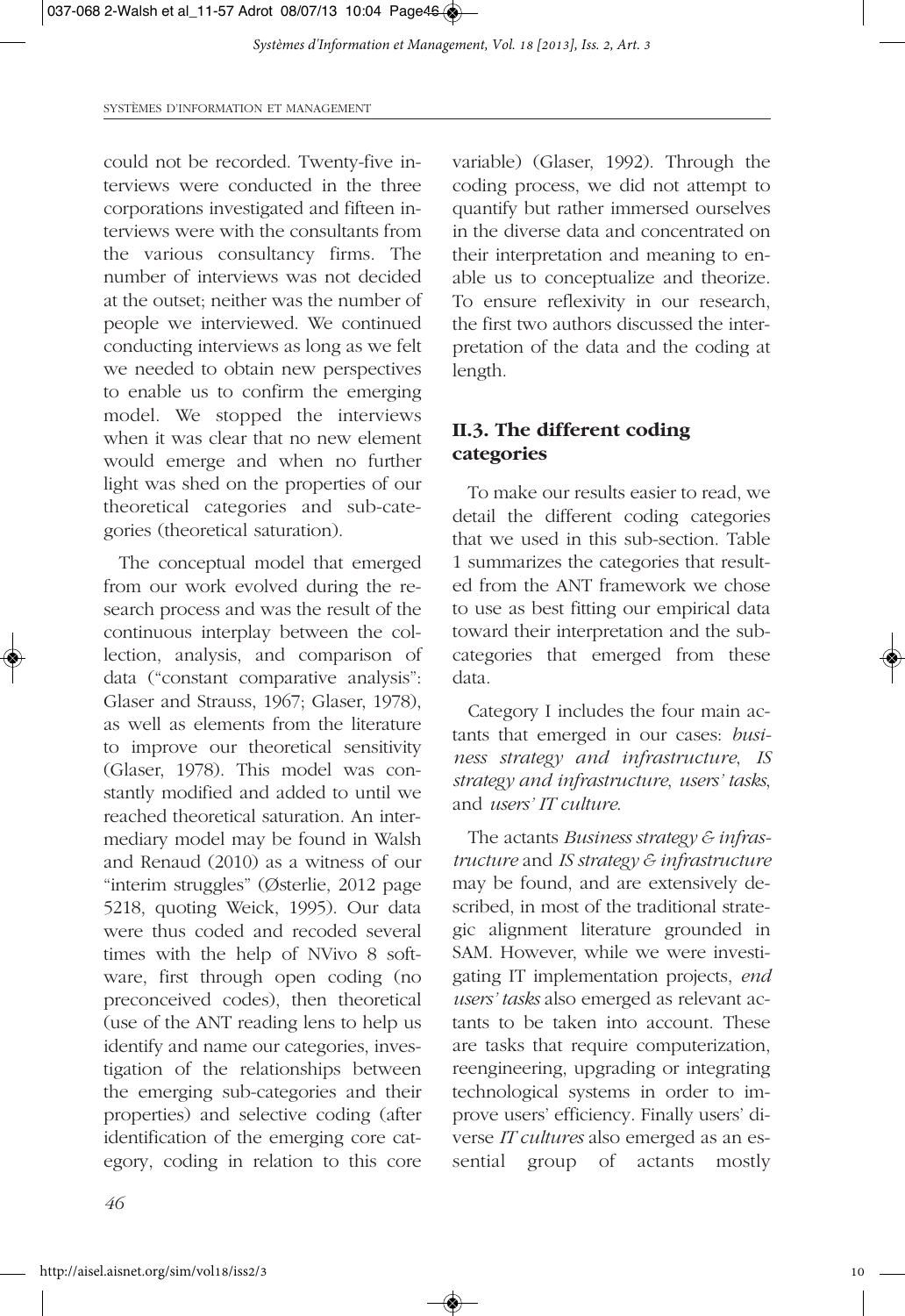| <b>Categories</b> | <b>I-Main actants</b>                   | II-Intermediaries<br>(Core category) | <b>III-Delegates</b>             |
|-------------------|-----------------------------------------|--------------------------------------|----------------------------------|
|                   | Business strategy<br>and infrastructure | Managerial IT needs                  | Top managers                     |
| Sub-categories    | IS strategy<br>and infrastructure       | Hardware needs                       | IT technicians                   |
|                   |                                         | Software needs                       | Software developers/<br>analysts |
|                   | Users' tasks                            | Tasks' IT needs                      | Job experts                      |
|                   | Users' IT culture                       | User perceived IT needs              | IT utilization                   |

**Table 1: Coding categories.**

neglected in SAM literature. IT culture is the set of IT values espoused by individuals and groups (Leidner and Kayworth, 2006) that may come into play and interfere with IS management and governance (Kaarst-Brown and Robey, 1999; Walsh et al., 2010).

Category II includes five groups of intermediaries: *managerial IT needs*, *hardware needs*, *software needs*, *tasks' IT needs*, and *users' IT needs*.

*Managerial IT needs* are the organizational IT needs as perceived by managers. *Hardware and software needs* are the inter-related technical needs that must be met in order for an IS to technically perform adequately. For instance, the sub-category 'hardware needs' would include the memory capacity necessary for a system to operate smoothly, without breakdown, and the sub-category 'software needs' would include the language used for the development of given applications which has to be recognized by/be compatible with the legacy systems retained within the firm. *Tasks' IT needs* represent the need for software relevant to the optimization of these tasks. Finally *user perceived IT needs* are context related (contextual IT needs: needs for IT perceived by users in a given context) and task related (situational IT needs: needs for some specific IT to perform some given tasks) (Walsh et al., 2010).

Category III includes five groups of delegates: *top managers*, *IT technicians*, *software developers/analysts*, *job experts*, and *IT utilization*. These sub-categories are self-explanatory.

The delegates category was the first category to emerge through the data, then the main actants category, and lastly the core category, the intermediaries, at the source of acute organizational problems and ill functions that we studied more specifically. The delegates transmit the actants' perspectives, which are expressed through the intermediation of their respective needs.

This coding scheme led us to the conceptualization of seven dynamic and constantly evolving alignments of needs, which are described in the next section.

### **III. RESULTS**

◈

In this section, we first describe the situation in corporations A, B and C as it gradually unfolded through the period during which we conducted these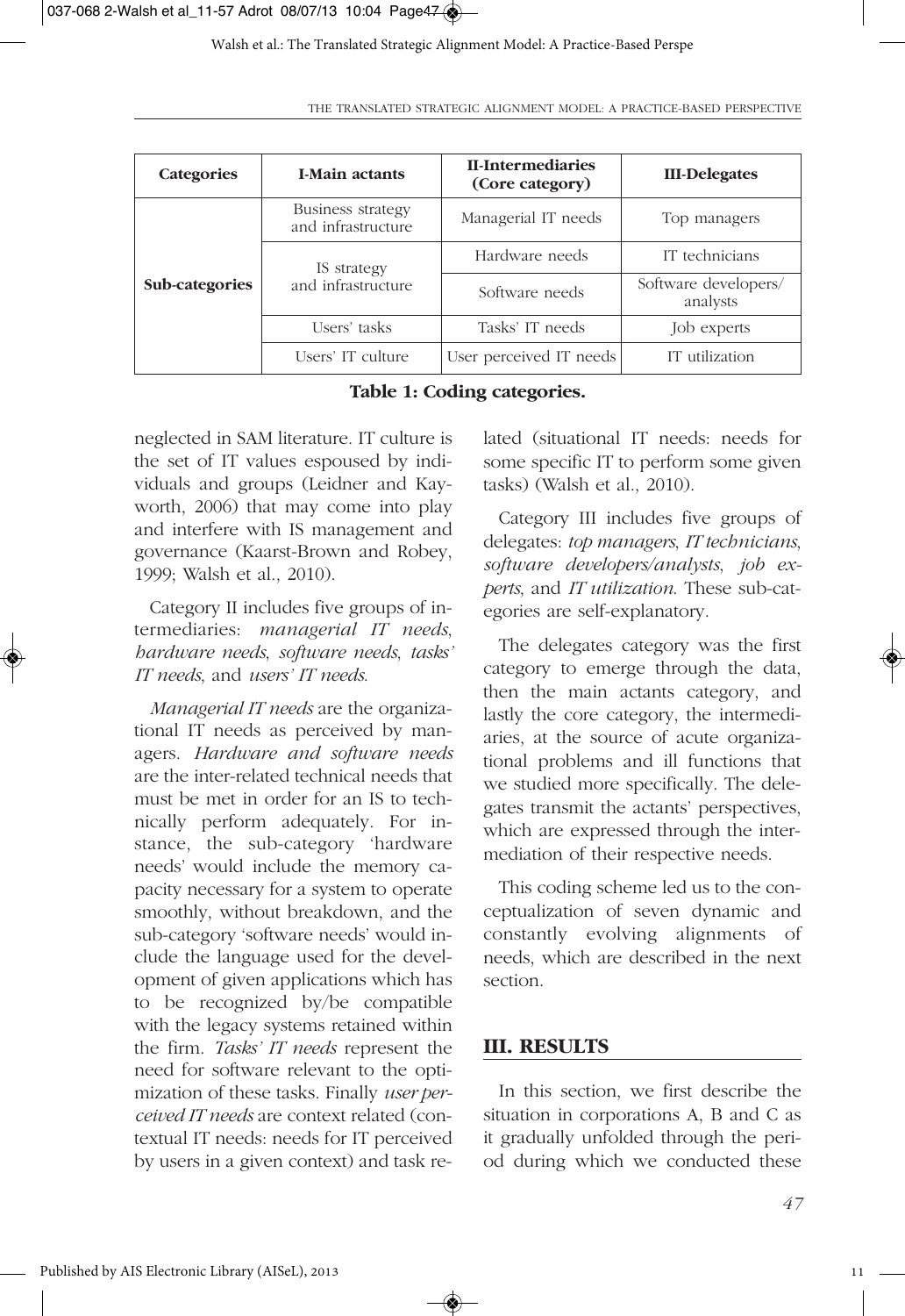interviews. We then highlight and illustrate the seven alignments that emerged from our data.

# **III.1. The emerging landscape in the three firms investigated in depth**

In corporation A, top management decided to run the IS project to allow centralized monitoring of marketing efforts. It aimed to extend the use of CRM2 -related dashboards, originally developed for the United Kingdom subsidiary, to other subsidiaries located in several other European countries. These dashboards involved data analysis, data mining and business intelligence. Corporation A belongs to the highly competitive industry of telecommunications and these dashboards were custom designed to help head office centralize data and verify the results of local teams' marketing efforts in each country. Although initiated by a worthy concern to slow down 'customer churn' i.e., the loss of local customers to competitors, these dashboards paid little attention to, and allowed no adjustment for, each subsidiary's local specificities and resulting needs. This has led to the implemented instrument being little used, or not used at all in some countries, despite the high costs of implementation. In those countries where the dashboards are used, they are implemented alongside other software that fulfill users' needs more thoroughly, in a complementary fashion.

In corporation B, after a merger following the acquisition of several SME<sup>3</sup>s, the parent company imposed the implementation of a standardized ERP<sup>4</sup>. All databases resulting from the IS of the various recently-acquired firms were then merged into one common database. After two years, the operators are using a number of non-integrated spreadsheet programs alongside the mainframe application without the validation or knowledge of their head office. The implemented ERP and the subsequent merger of databases has also resulted in a 30,000-product database, with the same product often coded differently (up to four different codes for some products!), thus making it difficult for the various entities in the resulting merged firm to identify the products: stocks have reached an unprecedented level. The coding of articles needs to be standardized so the inventory can be centrally managed and to allow head offices to account for yearly goods inventory in an accurate manner.

In corporation C, the CEO and endusers had mostly been very satisfied with the ten year-old ERP which had been custom-developed. It was no longer maintained, as the company that had originally developed it had gone out of business. It therefore had had to be replaced. The CEO had commissioned, with limited financial back-up, a small software provider to develop a customized ERP that would reproduce the same functionalities and provide maintenance. Users' current IT needs

<sup>&</sup>lt;sup>2</sup> Customer relationship management.

<sup>&</sup>lt;sup>3</sup> Small or medium sized enterprise.

<sup>4</sup> Enterprise resource planning.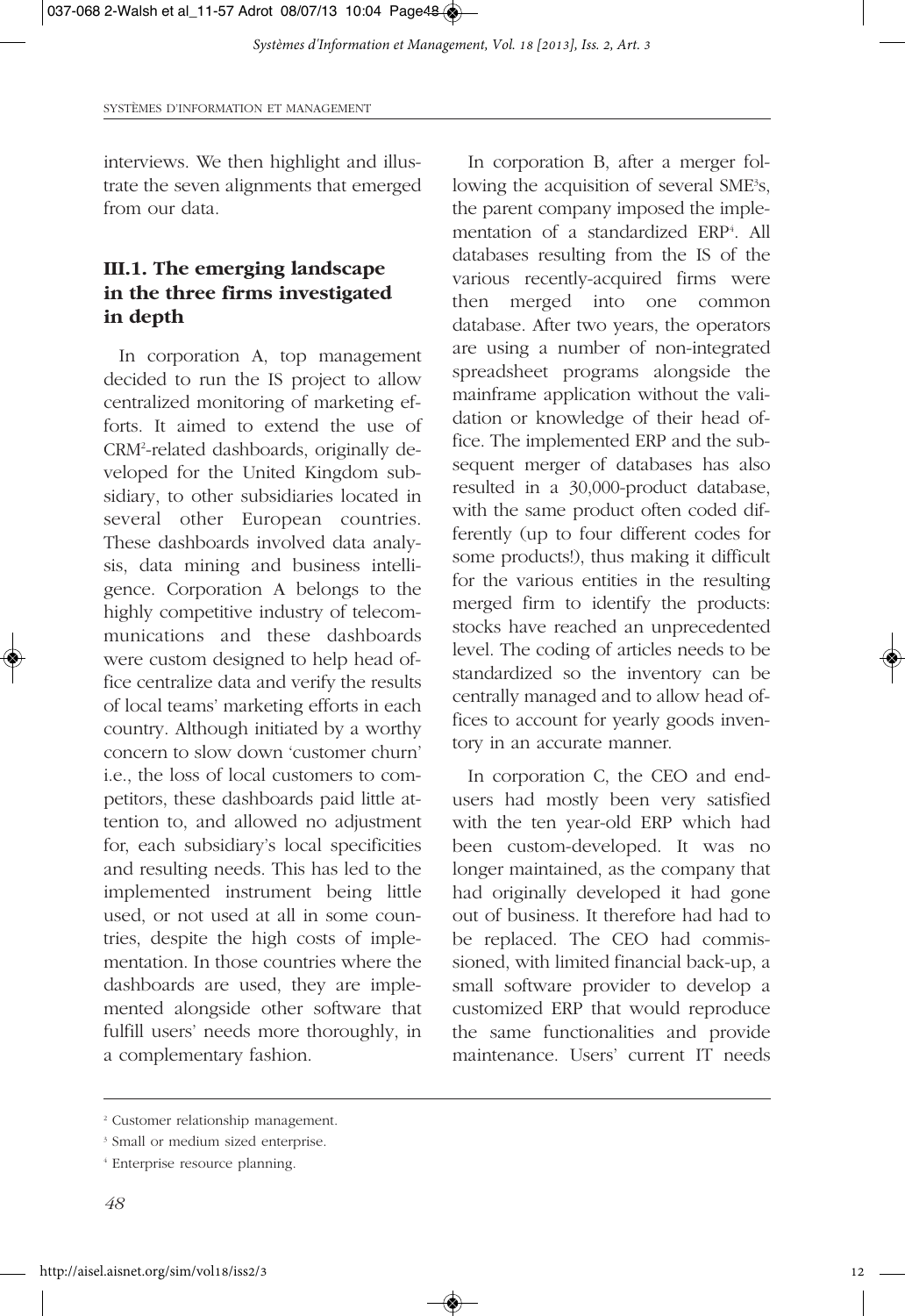were not investigated. Progress made in the IS field in the previous decade was not taken into consideration. Using standardized ERP software sold to many other companies in the same industry was not even envisaged. The end result was the rejection of the new ERP at all levels of the corporation. Corporation C is going back to the original mainframe application and continues to use it despite the lack of maintenance. It is also adopting other 'pay-as-you-use' software through the 'cloud' alongside the mainframe application.

### **III.2. Seven dynamic needs alignments**

Inspired by Reich and Benbasat's definition of the linkage between IT and business (1996), we define the alignment between two elements as the process that aims at one element supporting the other and being supported by it. This alignment also includes an outcome that illustrates a 'fit' or 'misfit'. These two terms should not be taken at face value but as simple heuristic devices that allow us to describe the general drive of a constantly evolving situation. A 'fit' between two elements illustrates a situation where the degree of support appears sufficient to allow organizational processes to run smoothly. A 'misfit' then illustrates a situation where this degree of support appears insufficient to do so. *S*even needs alignments (see figure 1) that emerged through our data are described hereafter. Some examples of fits and misfits for each alignment are illustrated with quotes from interviews. Coder's comments are added between square brackets. Details of interviewees and attributed codes are synthesized in Appendix C.

# *Alignment 1: The alignment between managerial IT needs and hardware/software needs.*

This alignment is between the actants *Business strategy & infrastructure* and *IS strategy & infrastructure*. It is the alignment mostly studied in the SAM literature. Once business strategy has been designed and planned, top managers act as delegates that transmit the resulting organizational IT needs as perceived in a managerial top-down perspective. Sometimes, the top managers analyze and understand these needs wrongly, leading to a state of misfit.

- Cons2-2: [His consultancy firm had proposed to subsidize a non-governmental organization (NGO) and to implement a heavy and costly ERP in the pre-existing IS infrastructure without any immediate expense for the NGO. The CEO of the NGO had wisely objected that if subsidies subsequently stopped, they would not be able to maintain the proposed ERP.] *This project could have started on a bad design. A proper study of the business needs* [from a managerial perspective] *beforehand allowed us to avoid this. We finally implemented a one hundred percent outsourced product with simple screens that was sufficient, met the needs and worked well.* [Fit]
- B7: *Between one day and the next, the corporations X and Y were merged. We were not independent corporations any more, we were*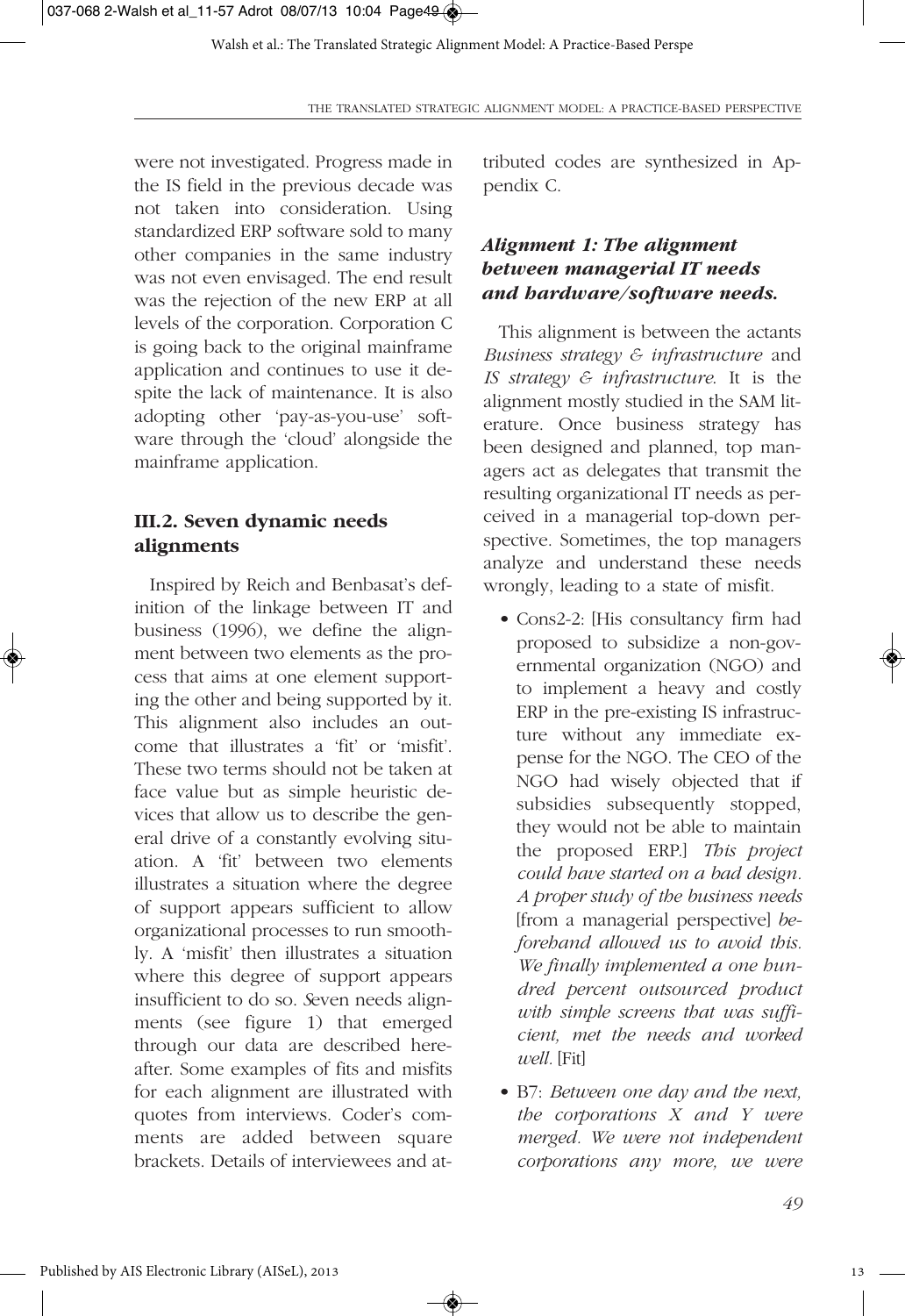#### 037-068 2-Walsh et al\_11-57 Adrot 08/07/13 10:04 Page50

*Systèmes d'Information et Management, Vol. 18 [2013], Iss. 2, Art. 3*

SYSTÈMES D'INFORMATION ET MANAGEMENT



**Figure 1. The seven needs alignments that emerged from our data.**

*one corporation… But we had pending orders for goods from X to Y. These orders were delivered and manually invoiced, but are still in the system four years later because we cannot invoice within the company. The system does not allow us to process them because business IT needs were not properly assessed before the actual merger.* [Misfit]

### *Alignment 2: The hardware-software alignment.*

At first, this alignment between the actants hardware and software appeared to be self-evident. However, we found through our data that it was often neglected *ex ante* and had to be solved *ex post* when new software had already been bought and implemented. This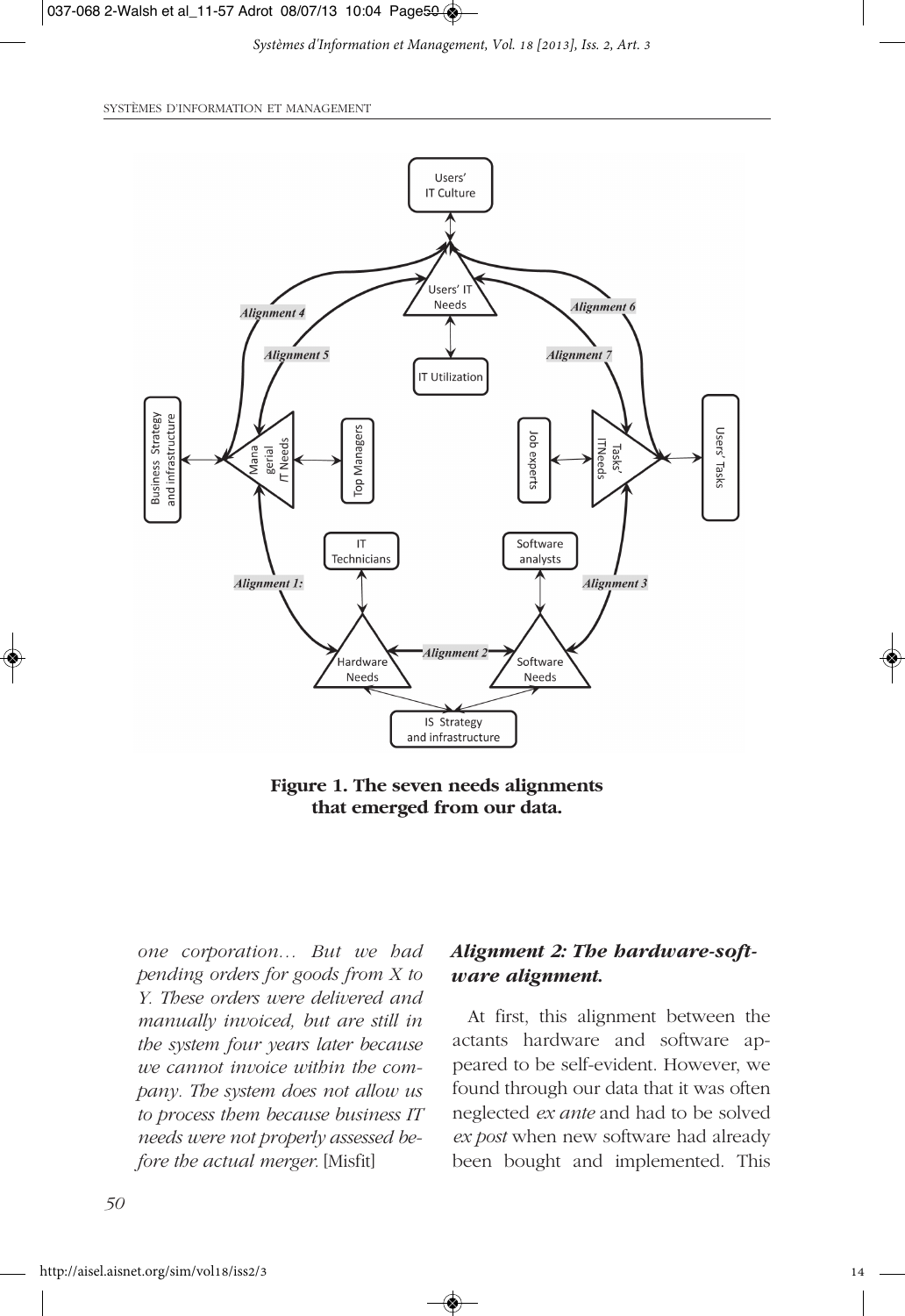alignment is acutely felt, particularly when new software is integrated into an existing and stabilized IS infrastructure. For instance ill-assessed memory capacity needs might be revealed after new software has been bought and implemented when it fails to perform adequately.

- Cons2-1: *We used to have recurring technical problems* [when they implemented new software in an existing and stabilized IS infrastructure] *but we don't any more. Our consultancy firm has developed a specific tool, the 'quick sizer', and created a specific measure unit, 'X'5 . Now, when we arrive at a client, we use this instrument and, for example, it tells us that the system will need 2000X. Then, the client has to contact some hardware suppliers who know about our measure unit 'X' and will offer suitable hardware to complement existing equipment*. [Fit]
- A1: [The dashboards were already implemented in another country; all technical needs and resulting requirements should already have been specified and written down] *We had to find relevant information wherever we could, after the implementation had taken place…* [We had to] *look for and obtain/gather all documents that appeared relevant for technical requirements, and summarize them… [so that] what appeared useful or essential was eventually written down in order to subsequently*

*try and avoid memory saturation and/or system breakdown.* [Misfit]

• C1-2: *We constantly had to re-boot the server… all the time… just to be able to keep working.* [Misfit]

# *Alignment 3: The task-technology alignment.*

This alignment has been studied in the literature (Goodhue and Thompson, 1995; Zigurs and Buckland, 1998) as the extent to which technology supports a specific task. However, the questionnaires used in these studies mix perceptual and objective measures. Here we define this alignment as the extent to which some specific software objectively support a given *task's IT needs*. The main actants here are the tasks that are to be computerized and the implemented software, which is part of the IS infrastructure. The *task's IT needs* have to be interpreted and assessed by *job experts* who act as delegates. Specifically developed algorithms or existing standardized software proposed by analysts as suitable to satisfy these needs have to be tested and verified.

- C1-2: *Before we implemented the first ERP, we spent a lot of time analyzing all our needs in relation to the tasks that we wanted to computerize… I would say that this is what guaranteed the one hundred percent success of this first computerization.* [Fit]
- B7: *Normally when you registered an order in the old system, you could link the items ordered to the*

<sup>5</sup> Details have been deleted for anonymity.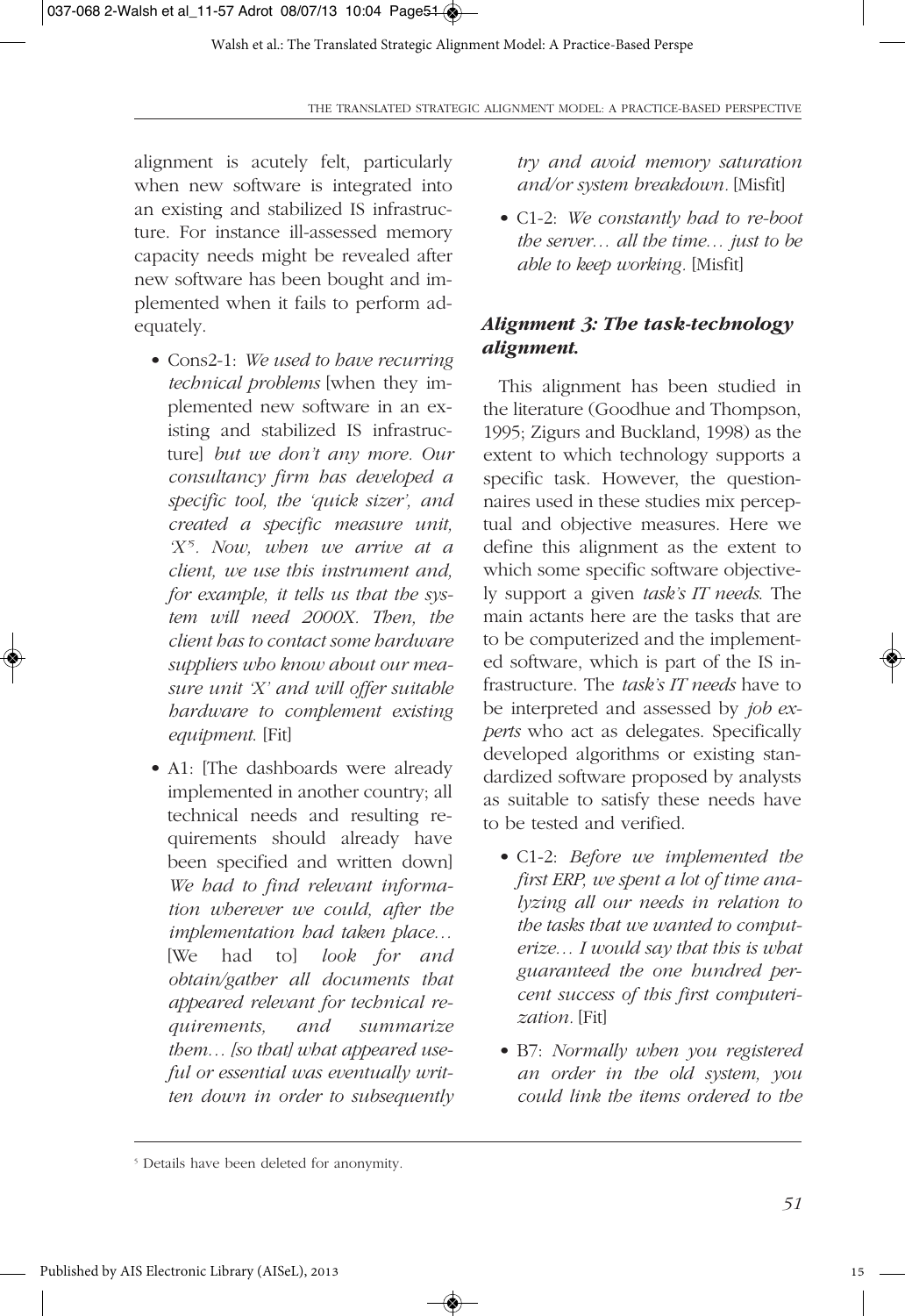*order itself and to available stocks. Now, in the new system, you cannot; it does not work.* [Misfit]

• C1-2: [When they implemented the new ERP] *They* [the analysts] *had not even understood that delivery dockets needed to be printed so that goods could actually be delivered and dockets signed by clients upon delivery*! [Misfit]

### *Alignment 4: The IT contextual needs alignment.*

This is the alignment between managerial IT needs and users' context-specific IT needs. These last needs are the IT needs perceived by users in a specific organizational context in order to fulfill their appointed obligations. For example, if business strategy is expressed through managerial IT needs to implement some CRM software, and if commercial staffs do not perceive the need for this specific software in their work context, the CRM implementation outcome would probably be a misfit. Conversely, if through adequate organizational communication about the new CRM software, users are able to verify the congruence of the proposed change with their contextual IT needs, a satisfactory level of fit might then be expected.

- Cons1-3: *Before the 'roll off', they did several simulations that were validated by users; the users were then psychologically prepared.* [Fit]
- Cons2-1*: They did things gradually. It's not useful to start on projects that are viewed by end users as 'huge mountains'. There was a first project that involved the financial*

*department. Then there was the logistics project… They did not try to do a 'big bang'… Users were gradually sensitized to the new system… We showed them the product, we were at their disposal, we listened to them* [i.e., we listened to their needs]… *Management consulted with users* [before implementation]*.* [Fit]

- B10: *Imposing the standardized ERP on all merged firms and then later on, merging all databases… that was our boss' great idea! He tells us we don't need to do this or that. We must do things his way… But it's not feasible. It would take hours, weeks, months to do things the way he would like them to be done.* [Misfit]
- Cons2-1: *We were working in subsidiaries that were still only using Microsoft Excel. They were not accustomed at all to this new type of software* [ERP] *and felt they did not need it… When the ERP was implemented, they had a shock…, a culture shock.* [Misfit]

### *Alignment 5: The IT contextual training needs alignment.*

This is the alignment between managerial IT needs resulting from planned or designed *business strategy and infrastructure* and the general IT training needed by users in order to help IT culture to "*creep*" (Walsh et al. 2010) within the organization. One may take as an example an organization which decides to commercially become a 'pure player', eliminate all physical commercial outlets and sell only through its web-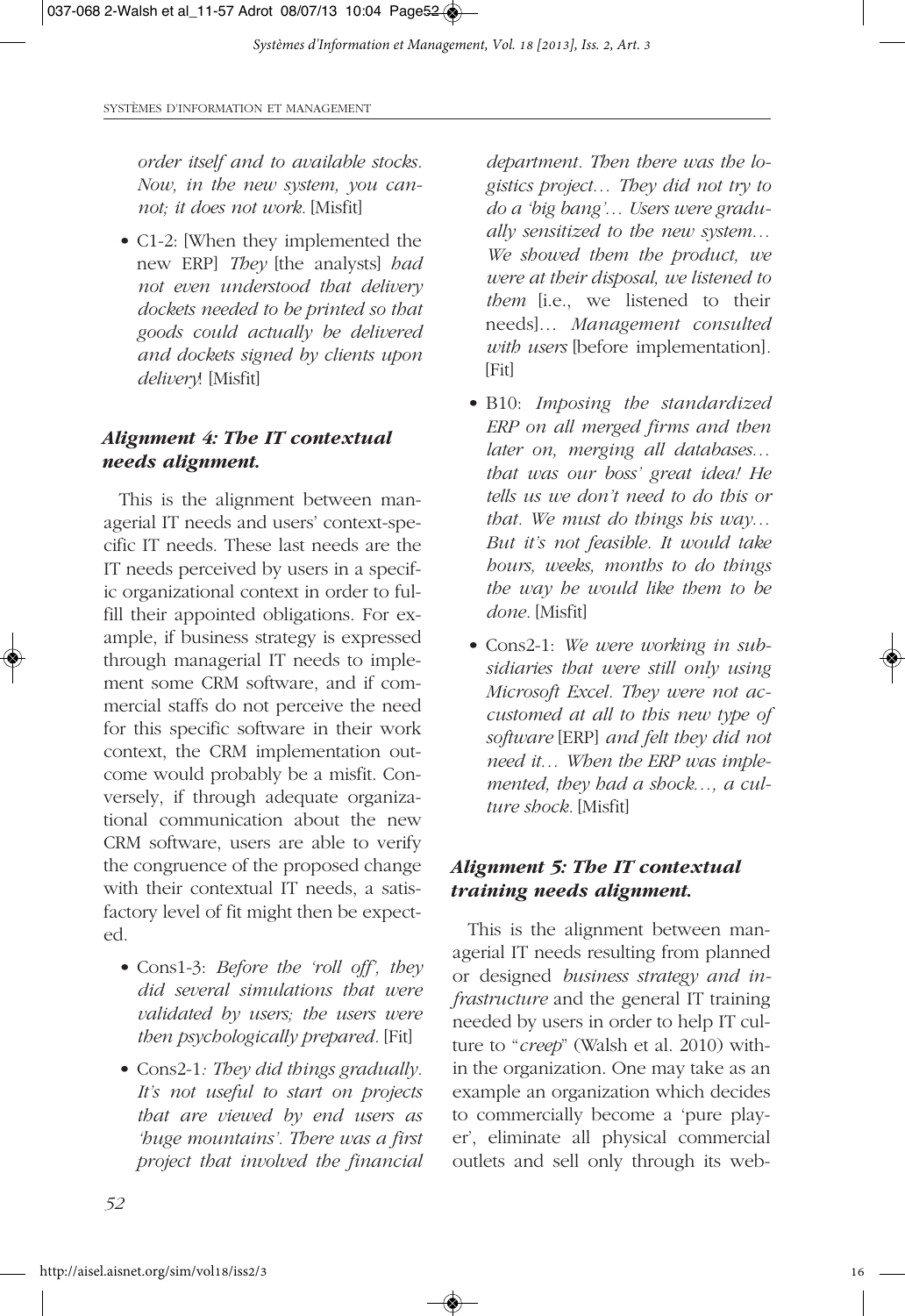site, without any specific global IT training provided to the staff. If this organization has many employees who are little acculturated to IT and are uncomfortable with anything to do with IT, the result will most probably be a misfit. Conversely, if the same organization includes a high proportion of computer 'geeks' in its staff, the result will probably be a fit.

- Cons2-1: *You have to respect people. Here when we did the training, we customized it to the users' needs. Some didn't even know how to use a mouse and a keyboard… The culture shock is of course lessened if people have already used an integrated system.* [Fit]
- C2-2*: People involved with computers share a language that is their own, that is part of their own world and their own evolution… They forget that there are other people who do not master this language. We don't understand what they say because we haven't learned this language.* [Misfit]

### *Alignment 6: The IT situational needs alignment*

This is the alignment between users' situational need to fulfill some given mandatory tasks and a specific IT. The resulting fit/unfit then measures the degree to which a proposed IT improves (or not) the users' self-perceived efficacy on given tasks. For example, if a new ERP means users must spend twice as much time as before to perform a given task without any visible advantage, the result will probably be a misfit. Conversely, if through the use of new

◈

software, users are able to give answers to customers that they were previously unable to provide easily, they will probably see it as a significant fit.

- C1-2: *We did not even try to move forward before we had actually obtained functional feedback from job experts and before the software had been satisfactorily tested by key users.* [Fit]
- B5*: It's mainly that eighty to ninety percent of the functional specificities of the system are considered redundant by users.* [Misfit]

## *Alignment 7: The IT situational training needs alignment*

This is the alignment between situational IT training needs perceived by users to fulfill given mandatory tasks with some specific IT and the specific IT training provided. When a new IT tool is implemented in an organization, the fulfillment of users' training needs appears self-evident. However, we found among participants that the need to de-standardize and adapt IT training to align it with users' actually perceived situational training needs (which depend on users' IT culture) often appears neglected or not taken into account at all.

• Cons2-1: *You always have differences between users. Always. Then when you plan the training sessions, you have to customize these sessions, to level them out to the people you have to train. We didn't only use slideware. We also did a lot of exercises adapted to the users'* [IT culture] *level… People should be thoroughly tested beforehand for the*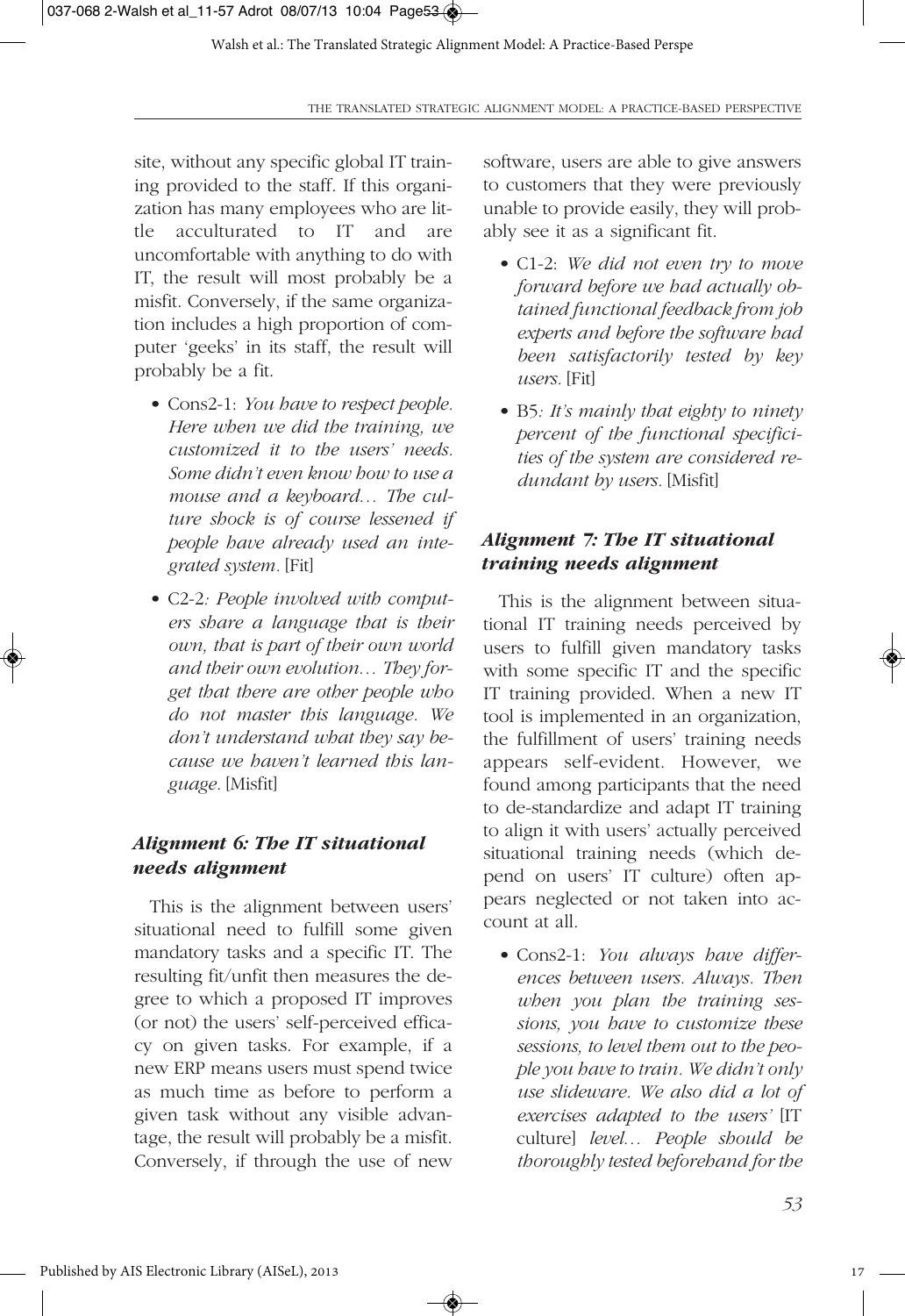*training on a given tool to be effective.* [Fit]

• C1-2: *After two months of useless trials, with huge costs, we realized that… we were still being trained two days a week… however we still did not know how to print a delivery slip!… So I fired everybody and lost a lot of money!* [Misfit]

All alignments described above appeared as dynamic because their "*shores*" (Ciborra, 1997) i.e., the various needs, keep evolving. These needs may be aligned, resulting in a good fit, at one given moment in time but they may become misaligned as some actants' needs evolve.

# **IV. DISCUSSION: THE TRANSLATED STRATEGIC ALIGNMENT MODEL (TSAM)**

Our work leads us to consider strategic alignment as resulting from the dynamic alignment of heterogeneous actors' needs, anchored in a three-level network. One level includes all main actants (business infrastructure and strategy, IS infrastructure and strategy, users' tasks and users' diverse IT cultures); the second level includes intermediaries i.e., all main actants' needs; the third level includes the delegates (managers, technicians, analysts, job experts and the actual utilization of the system by users) which are first confronted by each other during an organizational controversy related to an IS change. This network is illustrated in figure 2. Figure 2 is not a functionalist diagram; the arrows do not represent causal effects but the negotiations/ adaptations between the various actants in the network that emerge through translation processes. This diagram represents an attempt to graphically represent the complex processes revealed through investigating organizational practices during the implementation of new IT in various firms. These processes might (or might not) lead to competitive advantage.

In this section we discuss the model we propose (TSAM) and more specifically (1) how it may help address some of SAM's shortcomings, (2) how translation helps toward the emergence and stabilization of a network of all actants involved in an IT project and (3) the managerial implications of our work.

### **IV.1. Addressing SAM's shortcomings**

What may be considered as the limitations of traditional approaches to strategic alignment built around SAM may be compared to those of the traditional sociology of science which originally motivated the development of ANT. Callon (1986) related these limitations to three types of issues, stylistic, theoretical and methodological; he proposed to solve them through three "principles of method", respectively agnosticism, generalized symmetry and free association.

The managerial top-down vision of strategic alignment is an incomplete and limited vision, a "stylistic issue" (Callon, 1986). Change goes beyond managerial concerns and judgments; it has social roots and impacts. Top managers are the delegates who transmit the organizational IT needs resulting from designed and planned strategy.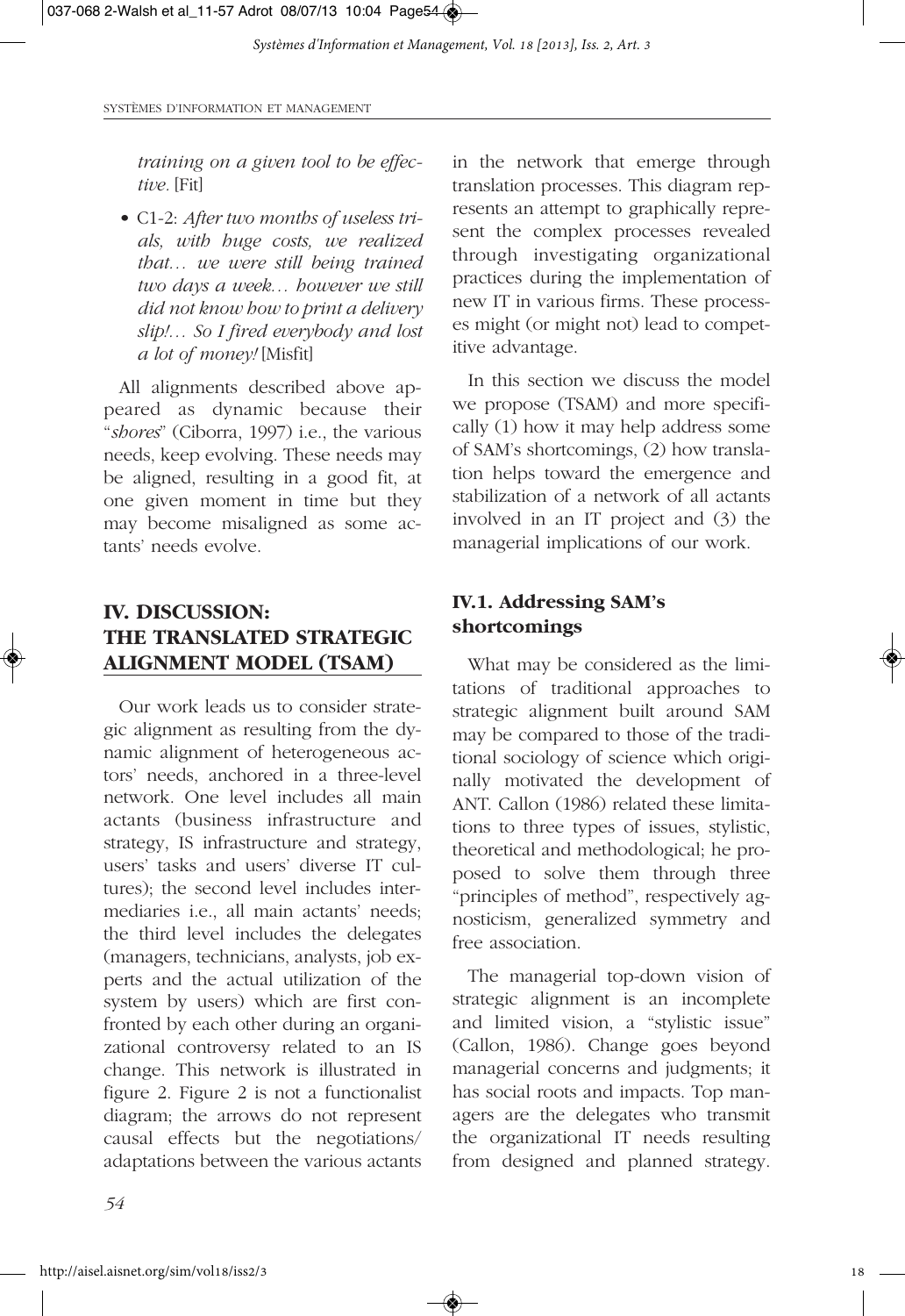

**Figure 2: The Translated Strategic Alignment Model (TSAM).**

Strategy should however also be allowed to emerge bottom-up from other groups of actants and their delegates. All actants and their IT needs have to be taken into account ("agnosticism": Callon, 1986).

• *B6: Things were done that way because they* [top managers] *decided it. Nobody bothered to ask our opinion or what we needed. We would have gained plenty of time if somebody had done so before now!* 

In day-to-day tinkering with organizational practice, financial and technical needs often take precedence over other needs. However, change is not only technically prescribed and driven. A decision on IS change has social as well as technical impacts; it affects work content (e.g., tasks) and work context (e.g., workers IT-centered social exchanges which influence users' perceived IT needs). If one summarizes and extends what Callon (1986) names the "theoret-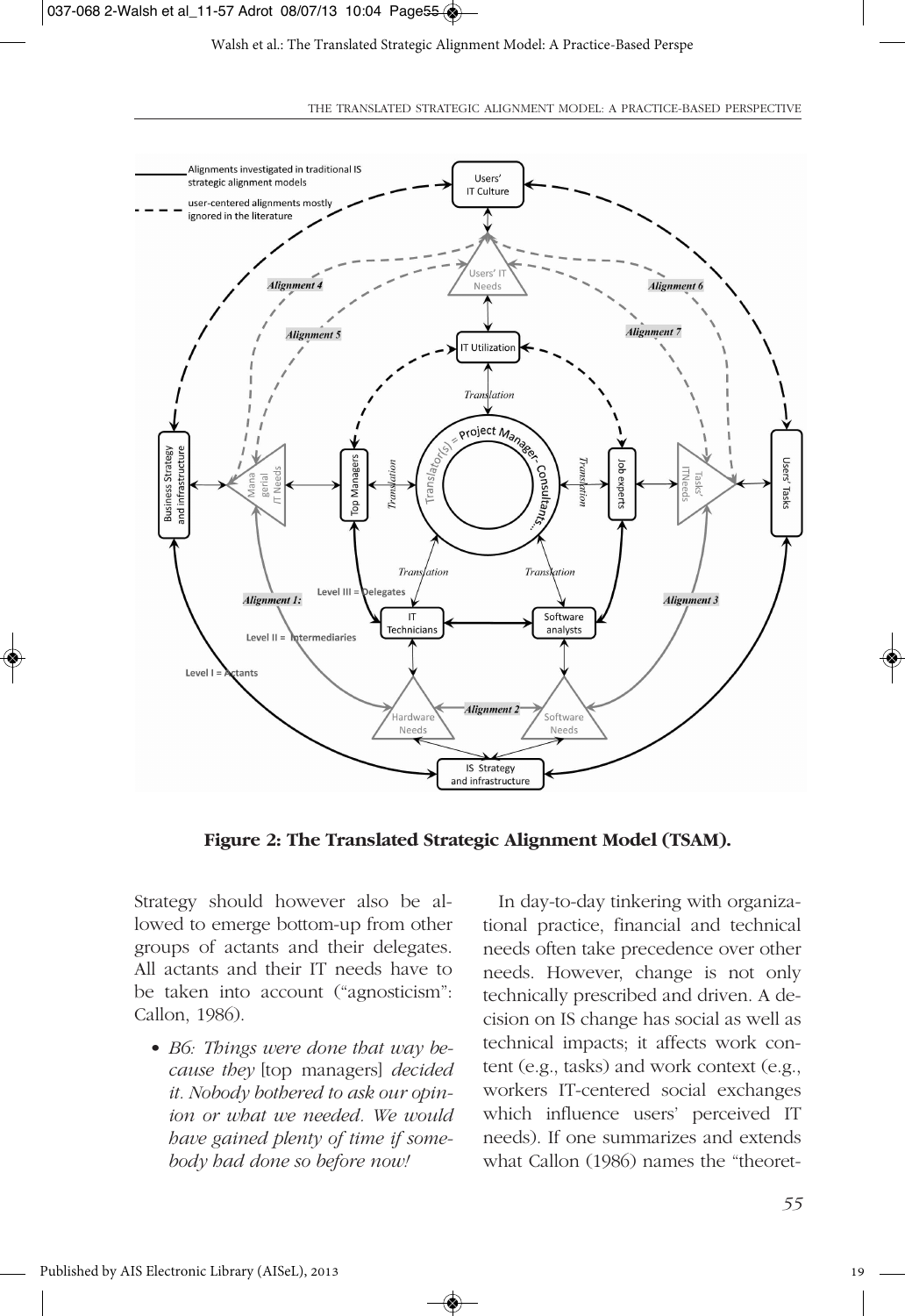ical issue", IS strategic alignment should not only be initiated or validated by a few technicians who think in terms of technical processes or design. Alignment also has to be socially constructed through the interactions of all organizational actants, and all needs have to be translated so that all actants can understand them i.e., the aim should be "generalized symmetry" (ibid.).

• *A1: They* [the technicians and the analysts] *try and boss everybody around* […] *Things don't work that way.*

The static vision of strategic alignment, illustrating what Callon (1986) names a "methodological issue", is inaccurate as change is a dynamic process. The various actants, their needs/intermediaries, and their delegates are not frozen in static roles; they evolve through the subtle interplay of power roles. As structural evolution is always possible, what appears unimportant at one given point in time may become essential subsequently. The possible variations of all actants' needs have to be considered and allowed for ("free association": ibid.).

• *C1-2: If we summarize this experience which was refined in the analysis of business needs, we regretted not to have been able to produce something in a programming language that could be used by other developers, and, therefore, which could evolve adequately. That's the mistake we made… We could not upgrade our software… But corporations evolve. What today appears to be exactly what you need might not be so tomorrow.*

The elements discussed above are summarized in Table 2.

# **IV.2. Translation to help the constitution of the network**

The translator plays an essential role in the process of alignment of all actants' needs. In firms A and C top managers were, initially, self-appointed translators of all needs. However translation processes did not take all actants' needs into account.

In firm A, managers were only preoccupied with their own managerial IT

|                                      | <b>SAM</b> framework                                                                                             | <b>TSAM</b> framework                                                                                                                                                  |
|--------------------------------------|------------------------------------------------------------------------------------------------------------------|------------------------------------------------------------------------------------------------------------------------------------------------------------------------|
| Managerial vision<br>Stylistic issue |                                                                                                                  | Solved by Agnosticism: all actors' needs and<br>discourses must be taken into consideration.<br>Change goes beyond managerial concerns<br>and judgments                |
| <b>Theoretical</b><br>issue          | Technical vision of strategic<br>alignment: financial and<br>technical needs take precedence<br>over other needs | Solved by Generalized Symmetry: Change<br>must be socially constructed through inter-<br>actions between all actants; all perspectives<br>should be taken into account |
| Methodological<br>issue              | Static vision of strategic<br>alignment                                                                          | Solved by Free Association: Change is a dy-<br>namic process, so that what first appears<br>unimportant may later become essential                                     |

**Table 2: How SAM's shortcomings may be addressed.**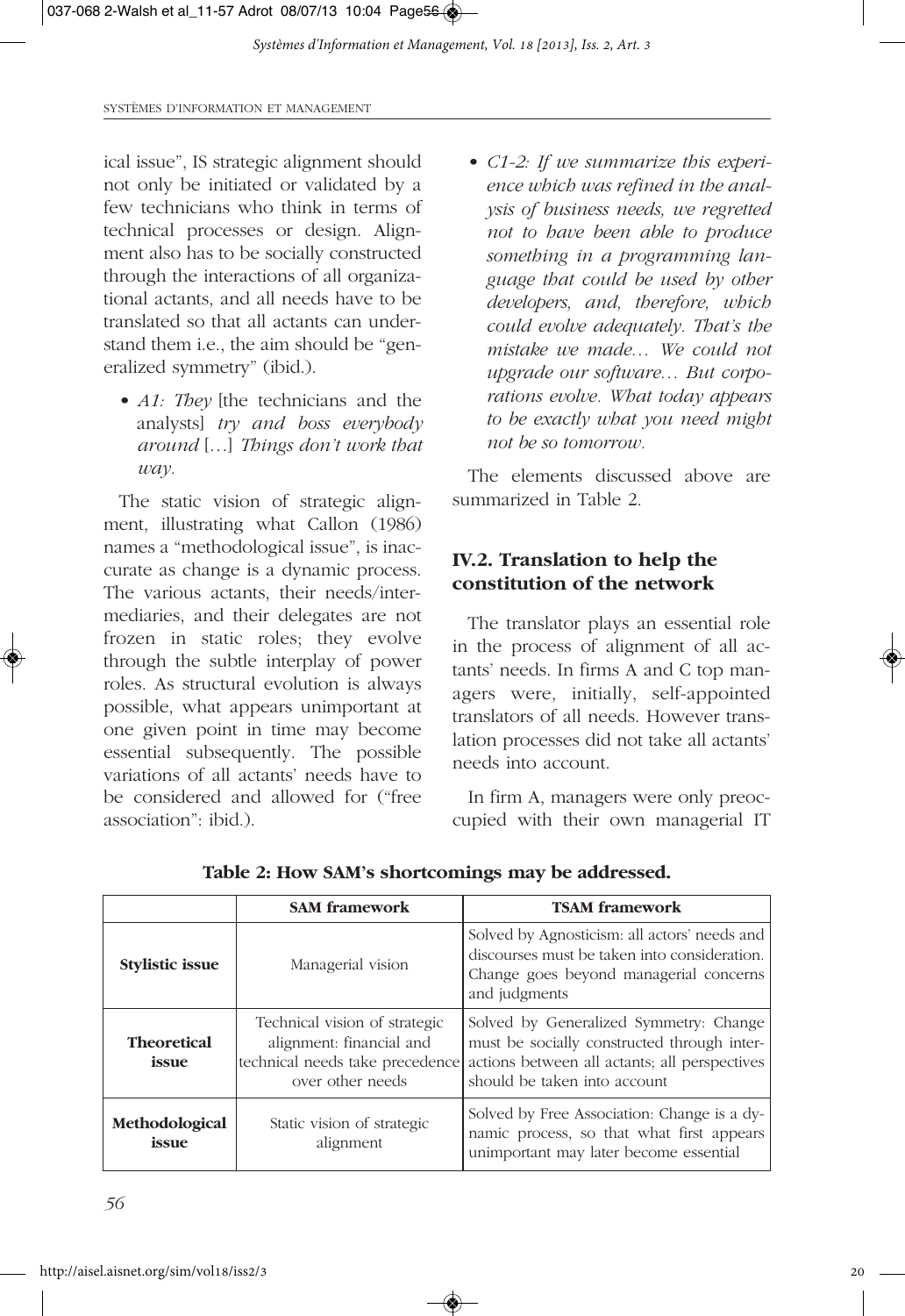needs: they pushed for standardization at all costs in all countries for the sake of data centralization. Leaving aside users' local needs, the most striking finding in this firm was that even basic hardware and software needs were not investigated, and hence not met, until consultants were called to the rescue to effect the missing translation processes.

• A3: *They* [strategizing managers] *did not even check with technicians before implementation whether our system could support the dashboards; too many data are now 'poured' into the system from many different sources*, *it keeps 'bugging' and we have to reboot all servers several times a day. We have to upgrade the system and develop better interfaces in a rush as this situation is endangering our daily activities.*

In firm C, the first initial computerization was successful and the network was constituted as the CEO successfully translated all relevant actants' needs. However, he was not able to do so subsequently during the second computerization; he remained anchored into past needs as if these were static and had not evolved. Furthermore he did not even verify, before purchase, that the new software fulfilled the IT needs previously satisfied. He only considered his self-perceived managerial needs to purchase a new ERP, as similar as possible to the previous one, in order to allow for adequate management and what he considered as safe running of his firm because maintenance of the old ERP was no longer guaranteed.

• C4: *I knew about other standardized software currently used by our competitors that would have been*

*very suitable for what we need to do… I told him… but he* [C1: the CEO/project manager/ self-appointed translator] *would not listen. He just wanted what we had before!...*

In firm B, a new member of staff was recruited to become head of the buying department (interviewee B1 in Appendix C). He emerged naturally in the constituting network as a thorough translator, and subsequently officially became the IT project manager. Through his conscientious analysis of all actants' relevant needs, most of the IS issues, previously identified in this firm, were addressed, even though he did not have much formal IT training. The data base was cleaned up and stocks were brought down to an acceptable level.

• B4: *Because of the way he* [B1: the new project manager/adequate translator of all actants' needs] *tackled the problem, things went much more smoothly. He tried to take into consideration the implemented software specificities and everybody's needs; he made sure we all understood what was going on 'up at the top'* and why things were the way they were [understanding strategic decisions taken at the managerial level]*. People then accepted 'more graciously' to work together and we solved most of the pending problems.*

Our work tends to show that strategic alignment investigated through daily practices results from multiple alignments at three different levels. If, through translation, strategic alignment is negotiated with the various main ac-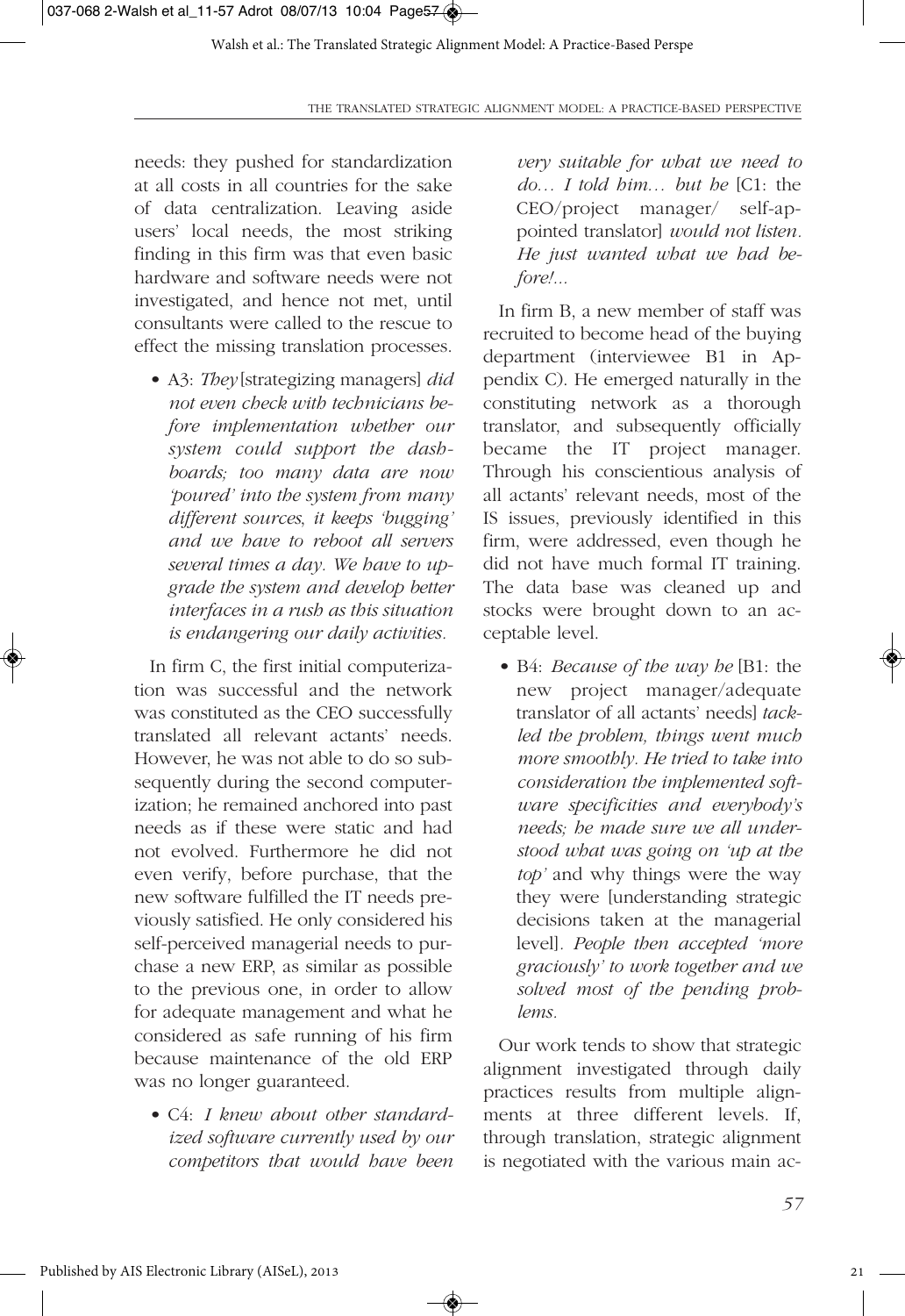SYSTÈMES D'INFORMATION ET MANAGEMENT

tants through their delegates as representatives and their needs as intermediaries, it leads to the development of a three level network (see figure 2). The proposed network may then lead to what we name a *translated strategic alignment* (TSA) through multiple alignments. We argue that needs are core intermediaries that should be taken into account as they are key elements in the process of alignment. In an IS change situation, all actants constitute a dynamic, evolving network of humans and non-humans. If all actants' identified needs are taken into consideration in the translation processes facilitated by the translator, then change may be driven and managed. The translation processes allow for the alignment of this network while it is being constituted. The TSAM is a dynamic model: actants' needs evolve over time and the various alignments between actants have to be constantly negotiated.

The full lines in figure 2 represent the alignments (alignments 1, 2 and 3) that we found are usually (explicitly or implicitly) investigated, sometimes only partially, in SAM and related models. They are brought about by strategic planning and design and result from technical and managerial top-down vision and rational strategizing. The dotted lines indicate the user-centered alignments (alignments 4, 5, 6 and 7) that appear to have often been ignored or at least not to have been explicitly considered in the SAM literature. They result from complex processes and might occur if bottom-up strategizing is allowed to emerge and if, when identified by managers through the translation processes, it is nurtured by them. In TSAM, all alignments result from the mutual confrontation of needs and their negotiation/ adaptation with the help of the translator(s).

### **IV.3. Managerial implications**

Consensus from all actants is obtained through the negotiation of their needs and finding a common denominator that satisfies them all to an acceptable level, at a given moment in time. The various alignments that we identified do not therefore refer to a definite and stable state of strategic alignment that would cover all actants' needs at all times. In a managerial perspective, these alignments may rather help firms drive toward an "isotropic" situation (Callon, 1991) and what might be understood as the level of needs alignment that is critical (i.e., has to be reached) for an organization to operate

|  | Table 3: Strategizing, translation and alignment. |  |  |
|--|---------------------------------------------------|--|--|
|  |                                                   |  |  |

|                                                                       | <b>SAM</b> framework                                          | <b>TSAM</b> framework                                       |
|-----------------------------------------------------------------------|---------------------------------------------------------------|-------------------------------------------------------------|
| Strategy may be                                                       | Planned and designed                                          | Planned, designed,<br>and emergent                          |
| <b>Strategy flows</b>                                                 | Top-down and bottom-up<br>Top-down                            |                                                             |
| Perspective is                                                        | Managerial, social, and technical<br>Managerial and technical |                                                             |
| IT needs, requiring<br>translation and alignment,<br>are expressed by | Managers                                                      | Managers, technicians, analysts,<br>job experts, and IT use |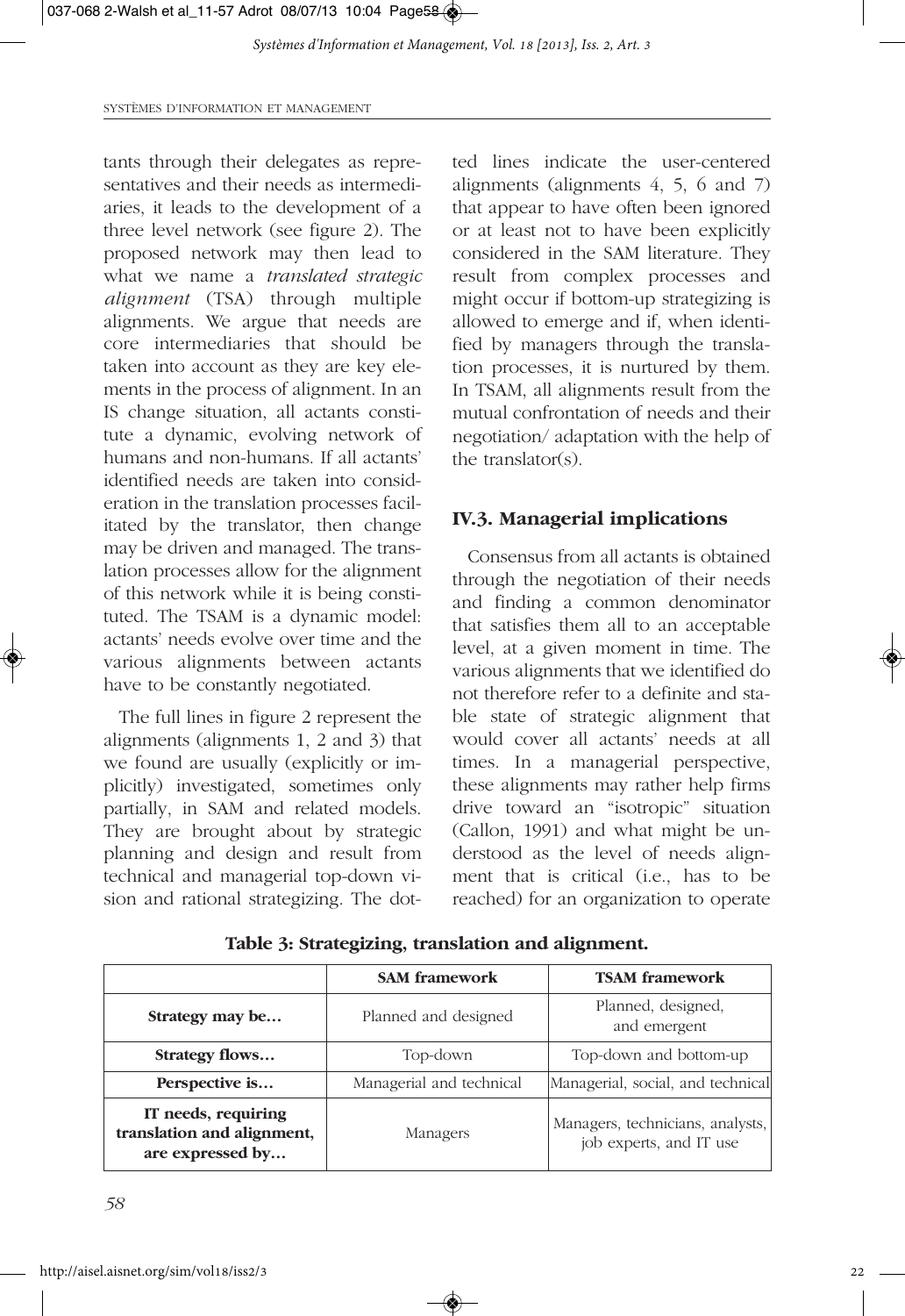smoothly and perform adequately at a given moment.

Although many firms know the solutions to achieve fit for the first three alignments, our empirical data show that managers often appear to neglect these solutions and need reminding. The collected data show that in day-today managerial life, business, functional and technical needs are not always sufficiently investigated and clarified at times of technological choice. Some consultants noted that, in order to justify managerial IT choices to higher levels of governance, they sometimes had to produce official documents summarizing business, functional and technical requirements *ex post* whereas these should have been produced and validated *ex ante*:

• A5: *To justify the big boss' choice to implement these dashboards in all countries, we had to write and produce the so-called 'validated' business requirements, functional requirements and technical requirements documents after* [and not before as is normally the case] *the dashboards had actually been developed and implemented* [*…*] *As these documents are supposed to help us check that all is in order before the actual 'kick off', and to allow us to correct possible problems, you can imagine how disastrous this is.* 

In order to optimize investments, users' contextual IT needs/ contextual training needs and managerial IT needs have to be brought to a critical level of alignment before actual implementation:

• Cons 2-2: *I am frequently asked to work with subsidiaries in North Africa. Our customers usually want to implement in these countries what has been deployed and works well in subsidiaries from other countries so that all systems can be harmonized and data centralized at headquarters. It is very tempting to comply and do as our customers require. It would be very lucrative for us. But we know it'll never work. Those people in these North African subsidiaries, they 'start from scratch', you cannot install three different servers, implement three different applications and hope that they will want [feel the need for] or be able to use them…. They first have to be adequately IT trained at the level that is required for the evolution of their jobs and, only then, they might be brought to see why a specific system is needed and has been chosen by their managers.*

Critical alignment between users' situational IT needs and tasks IT needs is to be verified before implementation:

• B10: *There is a big problem with the way this software was implemented. It is extremely detailed and comprehensive in terms of production data and processes but what we actually need to do our jobs as buyers is not in the system. We should have been consulted before the actual implementation, not after, as it's too late to change everything… Anyhow, at this stage, he* [the CEO] *refuses to even consider it as it would create 'bedlam' in production.*

Finally, critical alignment must be insured between users' situational train-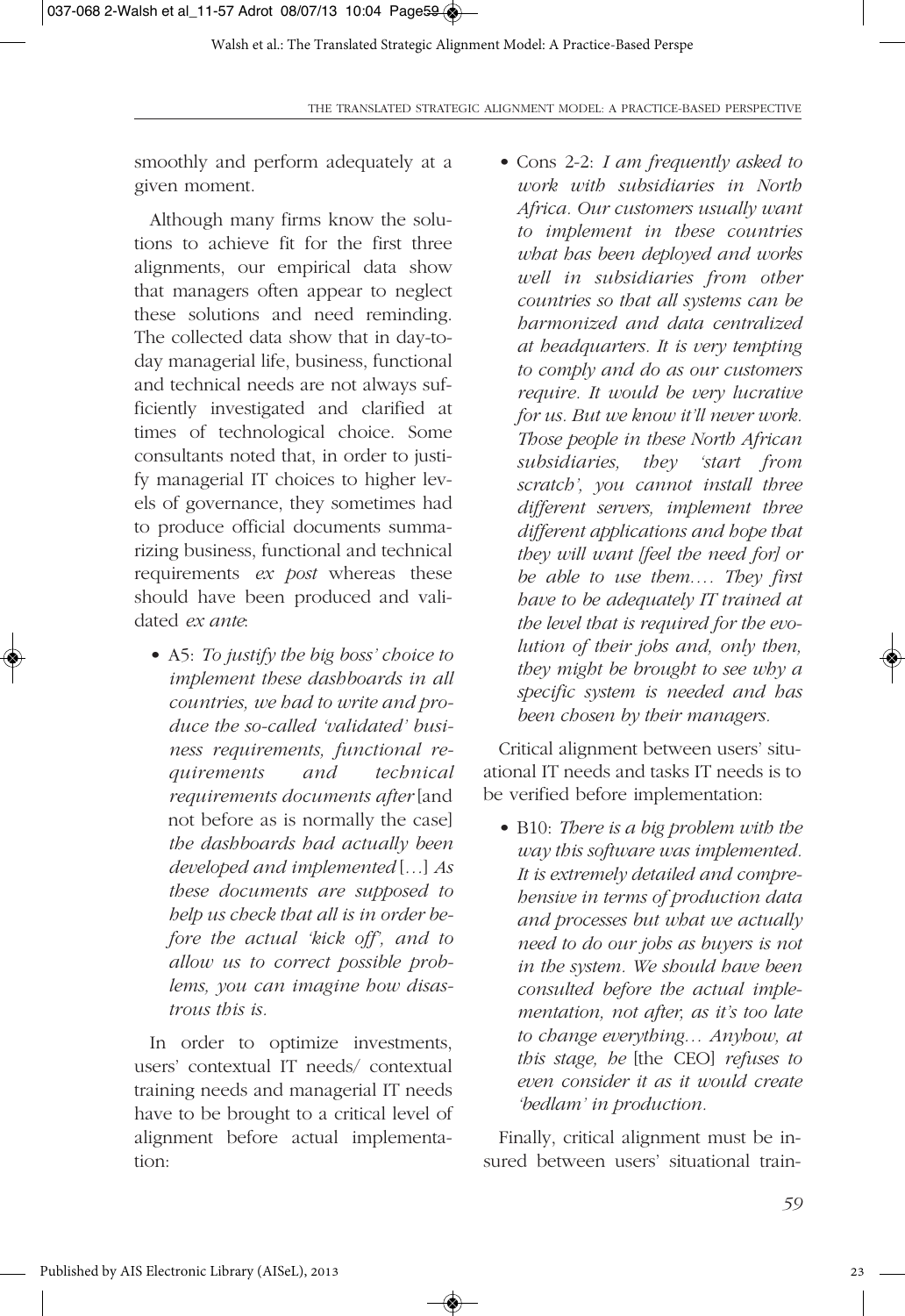ing needs, which depend on their level of IT acculturation and their tasks' IT needs, before and during implementation:

towards achieving it through enhanced performance.

### **CONCLUSION**

• Cons 1-4*: When you train users, you always have different levels* [of IT acculturation]*. But in this project, we really adapted our training sessions to the users and what each of them actually had to do in their jobs. After that it went fairly well but we had to do further sessions once implementation had started as users had plenty of questions after using the software on a day-to-day basis* [Evolution of training needs as system is used]*… We really proposed 'made to measure' training. Even though it was more costly for the client, I think they were happy with the result.*

The last four alignments are grounded in end users' IT needs. The critical level for these might be reached if end users' needs and resulting requirements are not overlooked. Besides pointing out business, functional, and technical requirements which should all be specified and validated in writing before new IT implementation, TSAM helps managers to also take into account users' needs. These needs have to be translated through negotiations, training and adaptations, into users' requirements, which are critically aligned with business, functional, and technical requirements.

The managerial clues that may be drawn from TSAM toward reaching the critical level of alignment are summarized in Table 4. These elements do not pretend to guarantee competitive advantage but may help managers work

In the present work, we revisited and reinterpreted the concept of strategic alignment through practices in diverse firms. This led us to propose the translated strategic alignment model (TSAM). In this conceptual model, strategic alignment is the result of negotiations in a three-level network. For the constitution of this network to be made possible, it imperatively implies the alignments of the various main actants' needs.

The limitation of our work results from our methods which are grounded in our own interpretation of data and our results would have to be verified and tested in diversified settings. We have brought to light seven alignments which, when combined, may help managers toward improved performance and, possibly, competitive advantage. One of the needs alignments we discuss in our work (Alignment 2: hardware-software alignment) is already assessed in one international major consultancy firm through a questionnaire to be administered in firms at the pre-implementation stage. Future research might aim at verifying and assessing the six other newly defined needs alignments through specifically developed questionnaires. Researchers may then investigate and identify possible misfits in order to correct and readjust these *ex ante*. Such questionnaires, after adequate testing, would greatly help firms manage IS.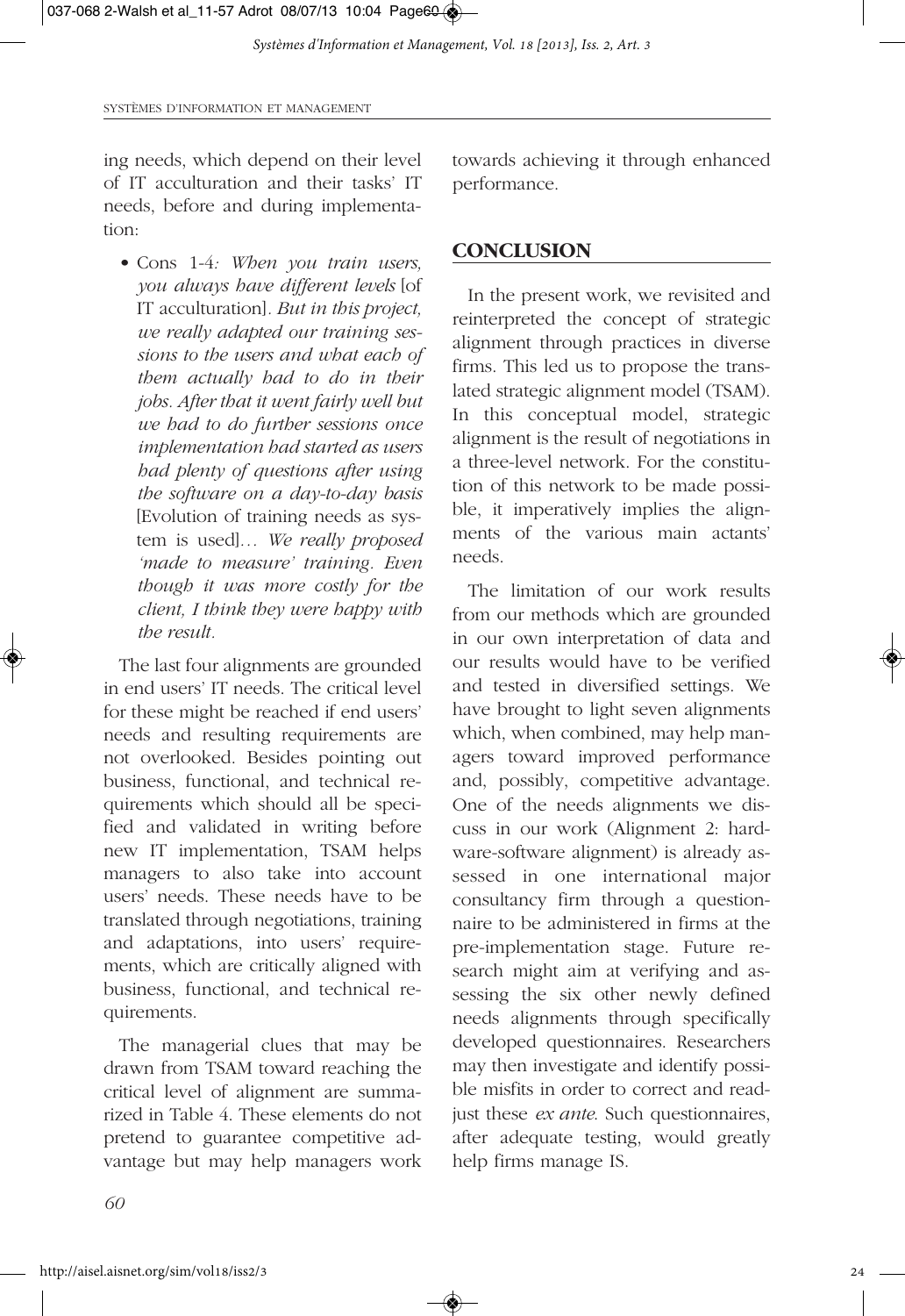| <b>Alignments</b>                                                      | When<br>(should fit be aimed at?)   | How (should this alignment<br>be optimized?)                                                                                                                                         |  |
|------------------------------------------------------------------------|-------------------------------------|--------------------------------------------------------------------------------------------------------------------------------------------------------------------------------------|--|
| 1: Organizational IT needs<br>and implemented IT                       | Before implementation               | Business requirements have to<br>be fully specified and validated<br>in writing.                                                                                                     |  |
| 2: Hardware and software<br>needs                                      | Before implementation               | Technical requirements have to<br>be specified and validated in<br>writing.                                                                                                          |  |
| 3: Task and technology                                                 | Before implementation               | Functional requirements<br>have to be specified and vali-<br>dated in writing.                                                                                                       |  |
| 4: Users' contextual IT needs<br>and managerial IT needs               | Before implementation               | Users' contextual IT needs have<br>to be taken into consideration,<br>nurtured, and brought at least<br>to the level of IT needs strategi-<br>cally aimed at by the<br>organization. |  |
| 5: Users' contextual IT trai-<br>ning needs and managerial<br>IT needs | Before implementation               | Global IT training has to be<br>provided and customized de-<br>pending on the level of users'<br>IT acculturation.                                                                   |  |
| 6: Users' situational IT needs<br>and tasks' IT needs                  | Before implementation               | The user's opinion of the ade-<br>quacy of the proposed IT has<br>to be taken into consideration.                                                                                    |  |
| 7: Users' situational IT<br>training needs and tasks IT<br>needs       | Before and during<br>implementation | Training on specific IT has to<br>be customized depending on<br>users' IT acculturation.                                                                                             |  |

◈

### **Table 4: Driving toward a critical level of alignment.**

The conceptual model of strategic alignment that we propose provides a new reading of this phenomenon as it explicitly takes into consideration actants who are often forgotten in traditional strategic alignment models. This model adopts a "shared view of the IS role within the organization" (Chen, Mocker and Preston, 2010: 239). It does not pretend to guarantee competitive advantage; it can however be used as a help before and during IS investment and deployment to achieve what may be understood as a critical level of alignment within a three-level network. Beyond the design and discourse lenses and in a complementary fashion, it provides managers with an "experience lens" (using bargaining and negotiations toward strategizing: Johnson, Scholes and Whittington, 2008); it may also provide opportunities to use the "ideas lens" (using organizational diversity and members creativity to frame strategy in complex and organic contexts: ibid.). It thus allows strategy to emerge 'bottom-up' from any of the actants of the network and facilitates the drive toward possibly innovative behaviors and competitive advantage.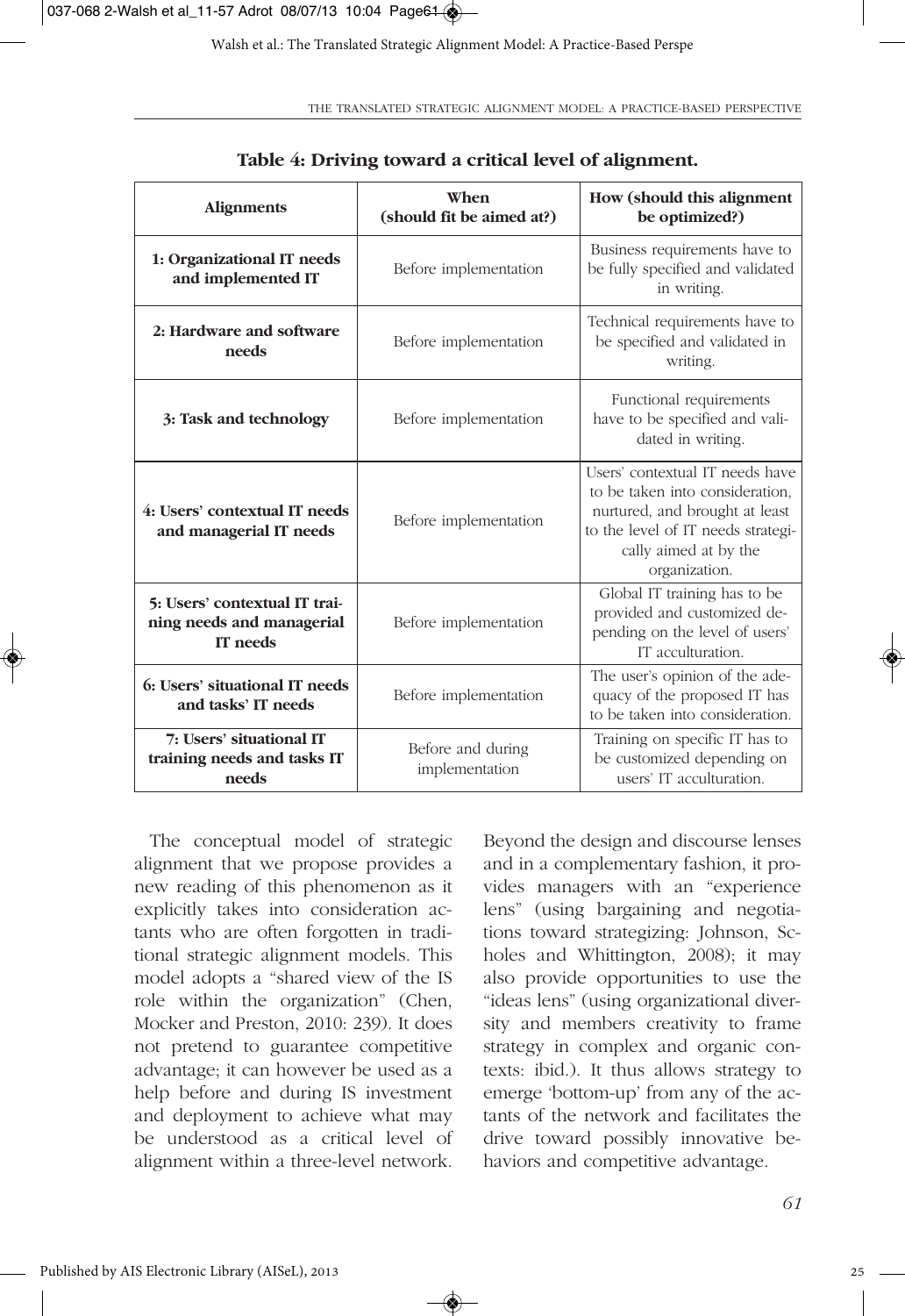SYSTÈMES D'INFORMATION ET MANAGEMENT

Carter, Clegg, Hogan and Kornberger (2003) suggest that "polyphony is always present in organizations even if it is often silenced by dominant voices (…) From this perspective, the challenge for the researchers is to unravel the story without forgetting their own role in the making of it, while for the managers it is to manage polyphonic processes using positive power" (p. 295). The present work has attempted to listen to the often silenced voices of users' IT needs. If strategic alignment is conducted through translation processes involving all actants relevant to an IS change situation, all previously discordant voices expressing non-aligned needs i.e., a "polyphonic situation" (Callon, 1991) will be heard and guided toward an "isotropic situation" (Callon, 1991) which will help achieve competitive advantage.

### **REFERENCES**

- Amblard, H., Bernoux, P., Herreros, G., Livian, Y.-F. (1996), *Les nouvelles approches historiques des organisations*, Le Seuil, Paris.
- Avison, D., Jones, J., Powell, P., Wilson, D. (2004), "Using and Validating the Strategic Alignment Model", *Strategic Information Systems*, Vol. 13, n°3, 223-246.
- Belova, O., King, I., liwa, M. (2008); "Introduction to Polyphony and Organization Studies: Mikhail Bakhtin and Beyond", *Organization Studies*, Vol. 29, n°4, 493- 500.
- Bragge, J., Merisalo-Rantanen, H. (2009), "Engineering E-Collaboration Processes to Obtain Innovative End-User Feedback on Advanced Web-Based Information Systems", *Journal of the Association for Infor-*

*mation Systems*, Vol. 10, Special Issue, 196-220.

- Broadbent, M., Weill P (1991), "Developing Business and Information Strategy Alignment: a Study in the Banking Industry", *Proceedings of the twelfth international conference on Information systems*, New York, United States, 293-306.
- Burn, J.M. (1997), "A Professional Balancing Act – Walking the Tightrope of Strategic Alignment", in *Steps to the Future – Fresh Thinking on the Management of IT-Based Organizational Transformation*, C. Sauer and P.W. Yetton (eds.), 1st edition, Jossey-Bass Publishers, San Francisco, 55-88.
- Callon, M. (1986), "Some Elements of a Sociology of Translation: Domestication of the Scallops and the Fishermen in Power", in *Action and Belief: A New Sociology of Knowledge?,* J. Law (Ed), Routledge and Kegan Paul, London, 196-223.
- Callon, M. (1991), "Techno-economic networks and irreversibility", in *A Sociology of Monsters: Essays on Power, Technology and Domination*, J. Law (Ed), Routledge, London, 132-165.
- Callon, M. (1992), "Sociologie des Sciences et économie du changement technique : l'irrésistible montée des réseaux technicoéconomiques", in *Ces réseaux que la raison ignore*, L'innovation CDSD (Ed), L'Harmattan, Paris, 53-78.
- Callon, M., Latour, B., (1981), "Unscrewing the Big Leviathan; or How Actors Macrostructure Reality, and How Sociologists Help Them To Do So", in. *Advances in Social Theory and Methodology. Toward an Integration of Micro and Macro Sociologies*, K.D. Knorr and A. Cucourel (Eds.) Routledge &Kegan Paul, London, 277-303.
- Callon, M. et Latour, B. (1991), *La science telle qu'elle se fait. Anthologie de la sociologie des sciences de langue anglaise*, La Découverte, Paris.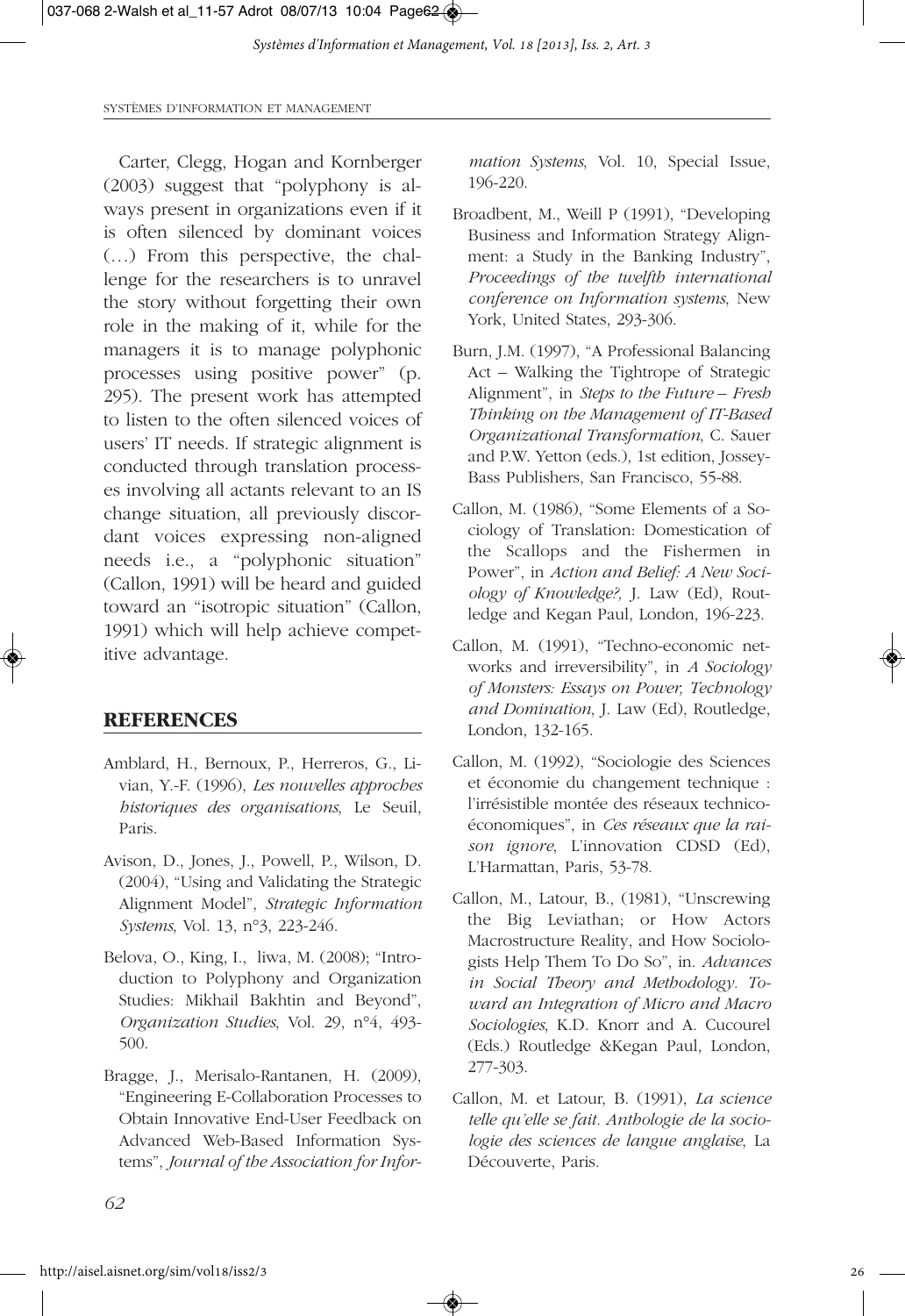- Carter, C., Clegg, S., Hogan J., Kornberger, M. (2003), "The Polyphonic Spree: The Case of the Liverpool Dockers", *Industrial Relations Journal*, Vol. 34, n°4, 290-304.
- Chan, Y., Huff, S., Barclay, D.W., Copeland, D.G. (1997), "Business Strategic Orientation, Information Systems Strategic Orientation, and Strategic Alignment", *Information Systems Research*, Vol. 8, No. 2, 125-150.
- Chan, Y., Reich, B. (2007), "IT Alignment: What Have we Learned?", *Journal of Information Technology*, Vol. 22, 297-315.
- Chen, D., Mocker M., Preston D. (2010), Information Systems Strategy: Reconceptualization, Measurement, and Implications. *MIS Quarterly, Vol.* 34, n°2, 223-259.
- Ciborra, C. (1997). "De Profundis? Deconstructing the Concept of Strategic Alignment", *Scandinavian Journal of Information Systems*, Vol. 9, n°1, 57-82.
- Ciborra, C. (1999). «A theory of information systems based on improvisation», in W. L. Currie et B. Galliers (eds), *Rethinking Management Information Systems*, Oxford University Press, p. 136-155.
- Croteau, A.-M., Raymond, L., Bergeron, F. (2001), "Comportements stratégiques, choix et gestion des systèmes d'information : Contribution à la performance", *Systèmes d'Information et Management*, Vol. 6, n°4, 5-26.
- Elie-Dit-Cosaque, C., Straub, D. (2011), "Opening the black box of system usage: user adaptation to disruptive IT", *European Journal of Information Systems*, Vol. 20, 589-607.
- Feldman, M.S., Orlikowski, W.J. (2011), "Theorizing Practice and Practicing Theory", *Organization Science*, Vol. 22, n° 5, 1240-1253.
- Gallivan, M., Keill, M. (2003), 'The user–developer communication process: a critical

◈

case study", *Information System Journal*, Vol. 13, 37-68.

- Glaser, B., Strauss, A. (1967), *The Discovery of Grounded Theory: Strategies For Qualitative Research,* Aldine, New York.
- Glaser, B. (1978), *Theoretical Sensitivity*, Sociological Press, Mill Valley.
- Glaser, B. (1992), *Basics of Grounded Theory*, Sociological Press, Mill Valley.
- Goodhue, D., Thompson, R. (1995), "Task-Technology Fit and Individual Performance", *MIS Quarterly*, Vol. 19, n°2, 213- 236.
- Greimas, A.J. (1966), *Sémantique structurale : recherche et méthode*, Larousse, Paris.
- Hambrick, D.C. (2004), "The disintegration of strategic management: It's time to consolidate our gains". *Strategic Organization*, Vol. 2, n°1, 91-98.
- Henderson, J., Venkatraman, N. (1989), "Strategic Alignment: A Model for Organisational Transformation via Information Technology"; in: *Transforming Organisations* (1992), T. Kochan and M Unseem. (Eds.), OUP, New York.
- Henderson, J.C., Venkatraman, N. (1991), "Understanding strategic alignment", *Business Quarterly*, Vol. 56, n°3, 72-78.
- Henderson, J., Venkatraman, N. (1993). Strategic Alignment: Leveraging Information Technology for Transforming Organizations. *IBM Systems Journal*, Vol. 32, n°1, 4-16.
- Hendry, J. (2000), "Strategic Decision Making, Discourse, and Strategy as Social Practice", *Journal of Management Studies*, Vol. 37, n°7, 955-977.
- Jarzabkowski, P.A. (2004), "Strategy as Practice: Recursiveness, Adaptation, and Practices-in-Use", *Organization Studies*, Vol. 25, n°4, 529-560.
- Jarzabkowski, P.A., Paul Spee, A. (2009), "Strategy-as-practice: A review and future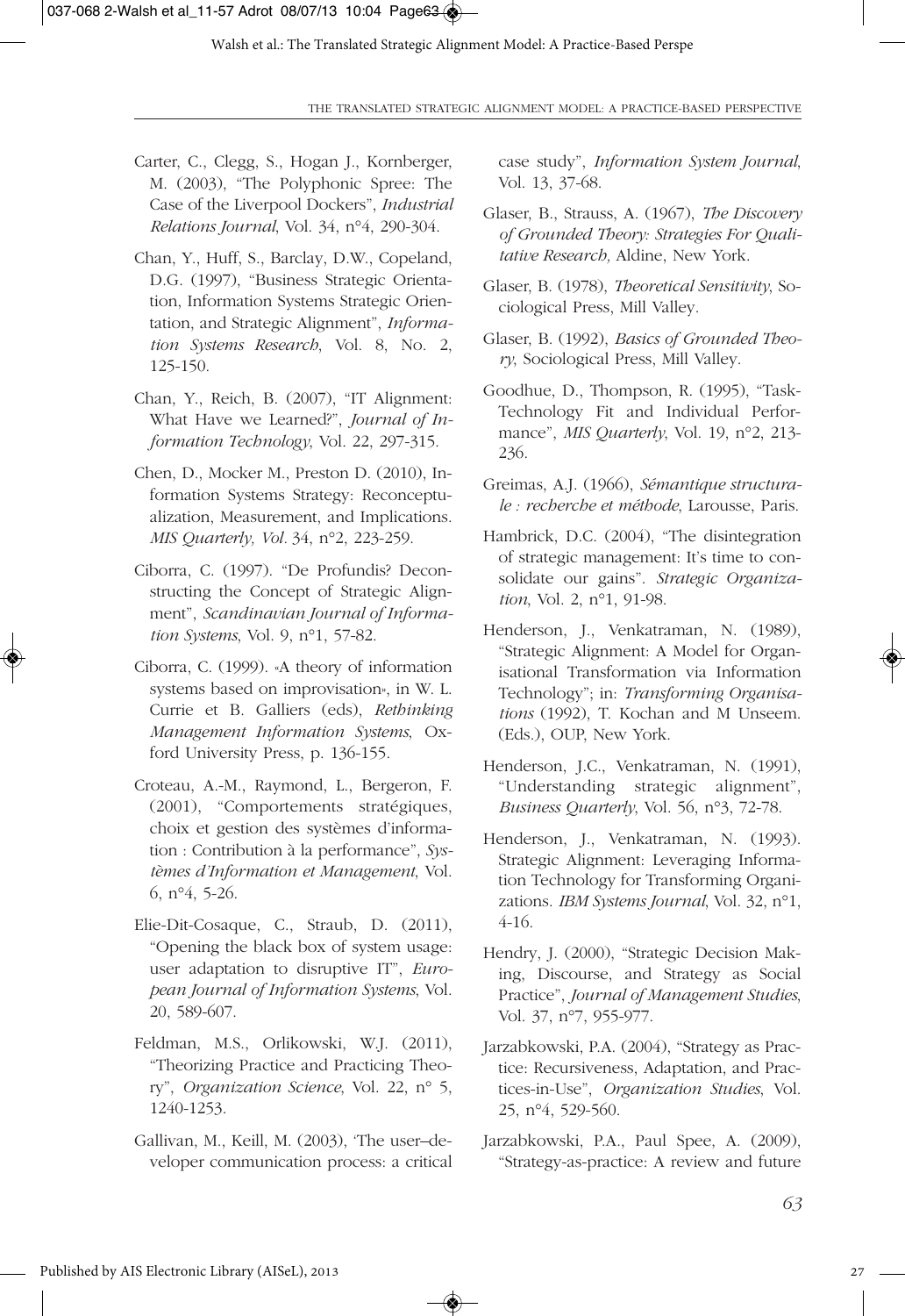directions for the field", *International Journal of Management Reviews*, Vol. 11, n°1, 69-95.

- Jarzabkowski, P.A., Whittington, R. (2008), "A Strategy-as-Practice Approach to Strategy Research and Education", *Journal of Management Inquiry*, Vol. 17, n°4, 282- 286.
- Jaziri, F., Kalika, M. (2006), "Le co-alignement des technologies et systèmes interfirmes: étude empirique dans le secteur des services logistiques", *Systèmes d'Information et Management*, Vol. 11, n°1, 1-39.
- Johnson, G., Langley, A., Melin, L., Whittington, R. (2007). *Strategy as Practice: Research Directions and Resources*, Cambridge University Press, Cambridge,
- Johnson, G., Scholes, K., Whittington, R. (2008), *Exploring Corporate Strategy*, Pearson Education Limited.
- Kaarst-Brown, M.L., Robey, D. (1999), "More on myth, magic and metaphor: Cultural insights into the management of information technology in organizations", *Information Technology & People*, Vol. 12, n°2, p. 192-218.
- Latour, B. (1987), *Science in Action*, Harvard University Press.
- Lee, S.M., Kim, K., Paulson, P., Park, H., 2008. Developing a Socio-technical framework for business-IT alignment. Industrial Management & Data Systems 108(9), 1167–1181.
- Leidner, D.E., Kayworth, T. (2006), "Review: a review of culture in information systems research: toward a theory of information technology culture conflict", *MIS Quarterly*, Vol. 30, n°2, p. 357-399.
- Luftman, J., Papp, R., Brier, T. (1999), "Enablers and Inhibitors of Business-IT Alignment", *Communications of the Association for Information Systems,* Vol. 1, n° 11.
- Maes, R. (2000), A Generic Framework for Information Management, Prime Vera,

Working Paper, Universiteit Van Amsterdam.

- Maes, R., Rijsenbrij, D., Truijens, O. et Goedvolk, H. (2000), Redefining Business–IT Alignment Through A Unified Framework, Universiteit Van Amsterdam/Cap Gemini White Paper.
- McDonald, H. (1991), "Business strategy development, alignment, and redesign", in Scott-Morton, M. (ed.), *The Corporation of the 1990s: Information Technology and Organizational Transformation*, Oxford University Press, New York, pp. 159- 186.
- Orlikowski, W. J. (1993) "CASE tools as organizational change: investigating incremental and radical changes in systems development", *MIS Quarterly*, Vol. 17, n°3, p. 309-340.
- Orlikowski, W. (2000), "Using Technology and Constituting Structures; A Practice Lens for Studying Technology in Organizations", *Organization Science*, Vol. 11, n°4, p.404-428.
- Østerlie, T. 2012. On countering methods erosion: contributing towards stronger and more empirically grounded information systems theory. 45th Hawaii International Conference on System Sciences.
- Pichault, F. (2009), *Gestion du changement: Perspectives théoriques et pratiques*, Manager RH, De Boeck Université, Bruxelles.
- Porter, M., Millar, V. E. (1985), "How information gives you competitive advantage", *Harvard Business Review*, Vol. 64, n°4, p.149-160.
- Post, G., Kagan, A., and Keim, R. (1999), "A Structural Equation Evaluation of CASE Tools Attributes", *Journal of Management Information Systems*, Vol. 15, n°4, p. 215- 234.
- Preston, D.S., Karahanna, E., Rowe, F., 2006. Development of shared understanding between the Chief Information officer and top management team in U.S. and French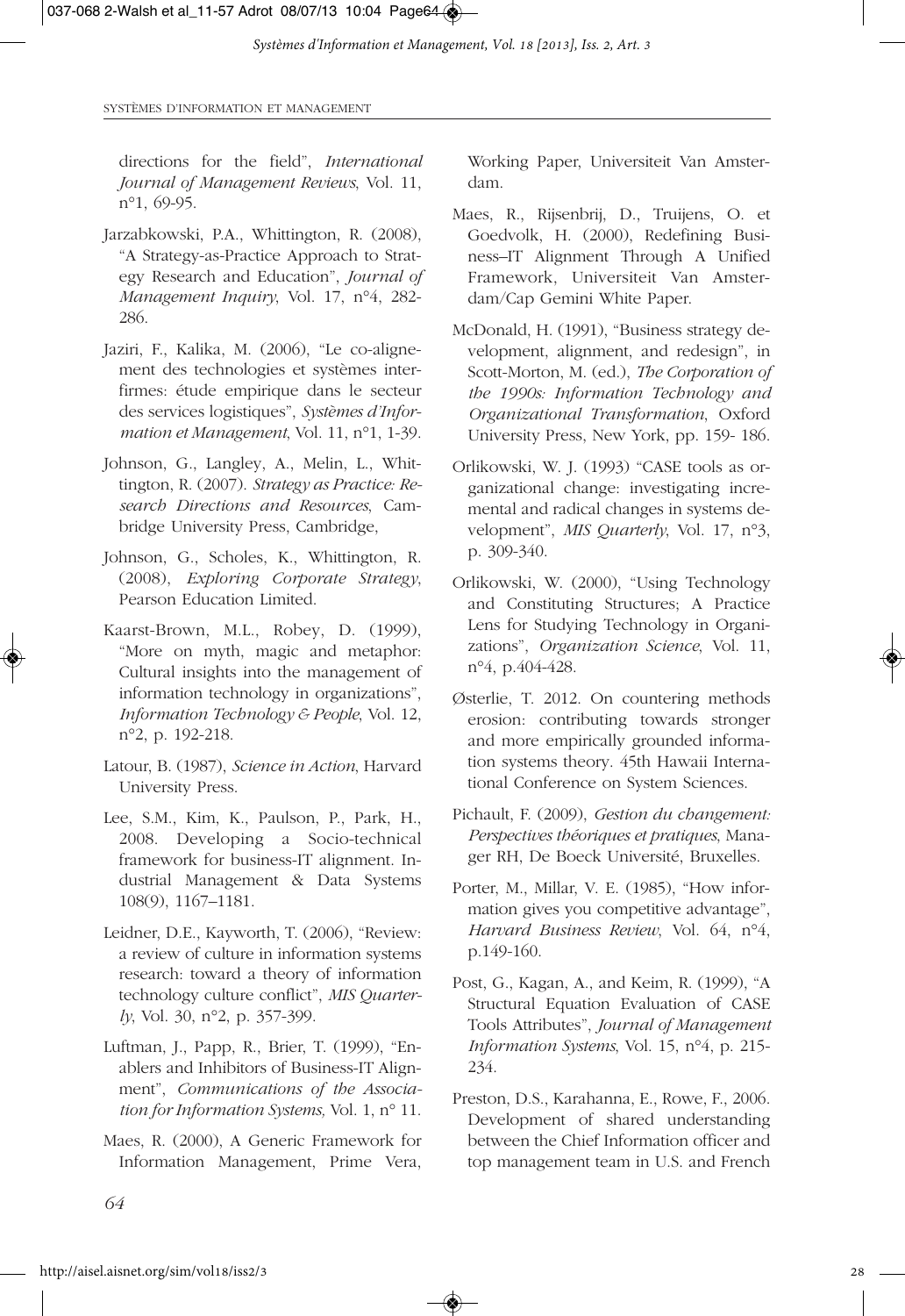Organizations: a cross-cultural comparison. IEEE Transactions on Engineering Management 53(2), 191–206.

- Regnér, P. (2008), Strategy-as-practice and Dynamic Capabilities: Steps towards a Dynamic View of Strategy, *Human Relations*, Vol. 61, n°4, p. 565-588.
- Renaud, A. (2012), « Traduire pour aligner : Une analyse par les pratiques de la conduite de projets de reconfigurations de systèmes d'information », Thèse de doctorat soutenue le 13 décembre 2012, Université Paris-Dauphine.
- Reich, B., Benbasat, I. (1996), "Measuring the Linkage Between Business and Information Technology Objectives", *MIS Quarterly*, Vol. 20, n°1, p. 55-81.
- Reich, B., Benbasat, I. (2000), "Factors that Influence the Social Dimension of Alignment Between Business and Information Technology Objectives", *MIS Quarterly*, Vol. 24, n° 1, p. 81-113.
- Schatzki, T.R. (2001), "Introduction: Practice theory", in *The Practice Turn in Contemporary Theory*, T.R. Schatzki, K.D. Knorr Cetina, E. Von Savigny (Eds), Routledge, London. p. 10-23.
- Scott-Morton, M. S. (1991), *The Corporation of the 1990s: Information Technology and the Organizational Transformation*, Oxford University Press, Oxford.
- Sousa, C., and Hendriks, P. 2006. «The Diving Bell and the Butterfly: The Need for Grounded Theory in Developing a Knowledge-Based View of Organizations,» Organizational Research Methods 9(3), 315-338.
- Suddaby, R. (2006), "From the Editors: What Grounded Theory is Not", *Academy of*

◈

*Management Journal*, Vol. 49, n°4, p. 633-642.

- Trainor, E. (2003), "From the President's Desk", SIM Top Ten List (http://www.simnet.org).
- Walsh, I., Kefi, H., Baskerville, R. (2010), "Managing culture creep: Toward a strategic model of user IT culture", *The Journal of Strategic Information Systems*, Vol. 19, n°4, p. 257-280.
- Walsh, I., Renaud, A. (2010), "La théorie de la traduction revisitée ou la conduite du changement traduit. Application à un cas de fusion-acquisition nécessitant un changement de Système d'Information", *Management et Avenir*, Vol. 9, n°39, p. 283- 302.
- Weick, K. (1995), "What Theory is Not, Theorizing IS", *Administrative Science Quarterly*, Vol. 40, p. 385-390.
- Whittington, R. (1996), "Strategy as practice", *Long Range Planning*, Vol. 29, n°5, p. 731-735.
- Whittington, R. (2003), "The Work of Strategizing and Organizing: For a Practice Perspective", *Strategic Organization*, Vol. 1, n°1, p. 117-125.
- Whittington, R. (2006), "Completing the Practice Turn in Strategy Research", *Organization Studies*, Vol. 27, p. 613-34.
- Wonseok, O., Pinsonneault, A. (2007), "On the assessment of the strategic value of information technologies: conceptual and analytical approaches", *MIS Quarterly*, Vol. 31, n°2, p. 239-265.
- Zigurs, I., Buckland, B. (1998), "A Theory of Task/Technology Fit and Group Support Systems Effectiveness", *MIS Quarterly*, Vol. 22, n°3, p. 313-334.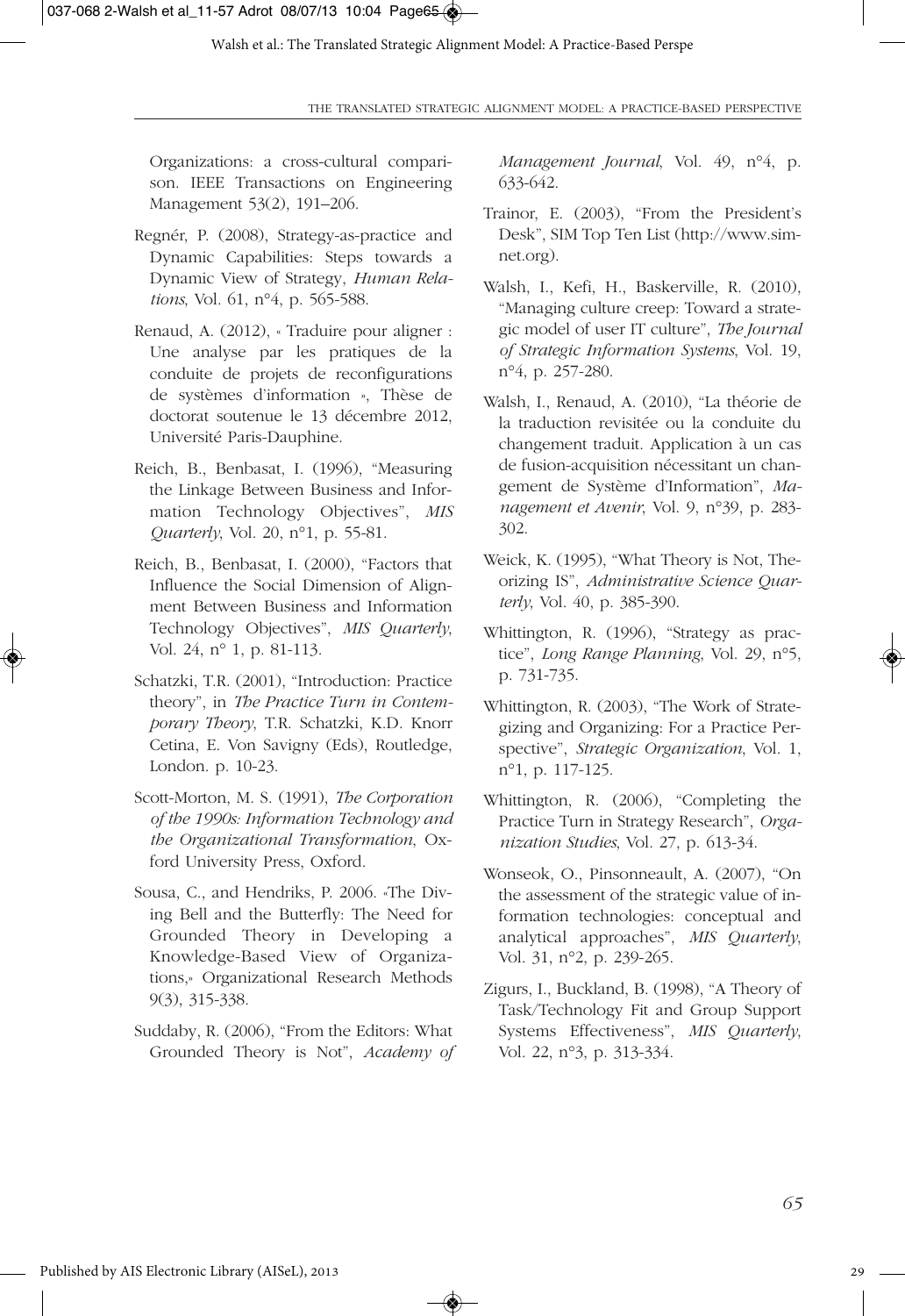

# **Appendix A: Henderson and Venkatraman (1994) strategic alignment model**

**Appendix B: Details of investigated corporations**

| Corporation                            | Industry                          | Staff  | IS project |
|----------------------------------------|-----------------------------------|--------|------------|
| A (multinational)                      | Telecommunications                | 186000 | <b>CRM</b> |
| B (medium sized)                       | Industrial process<br>engineering | $174*$ | ERP        |
| Electricity and cabling<br>$C$ (small) |                                   | 25     | ERP        |

\*B is a division of a 5,000-employee corporation, which is itself a subsidiary of a 19,000-employee corporation.

◈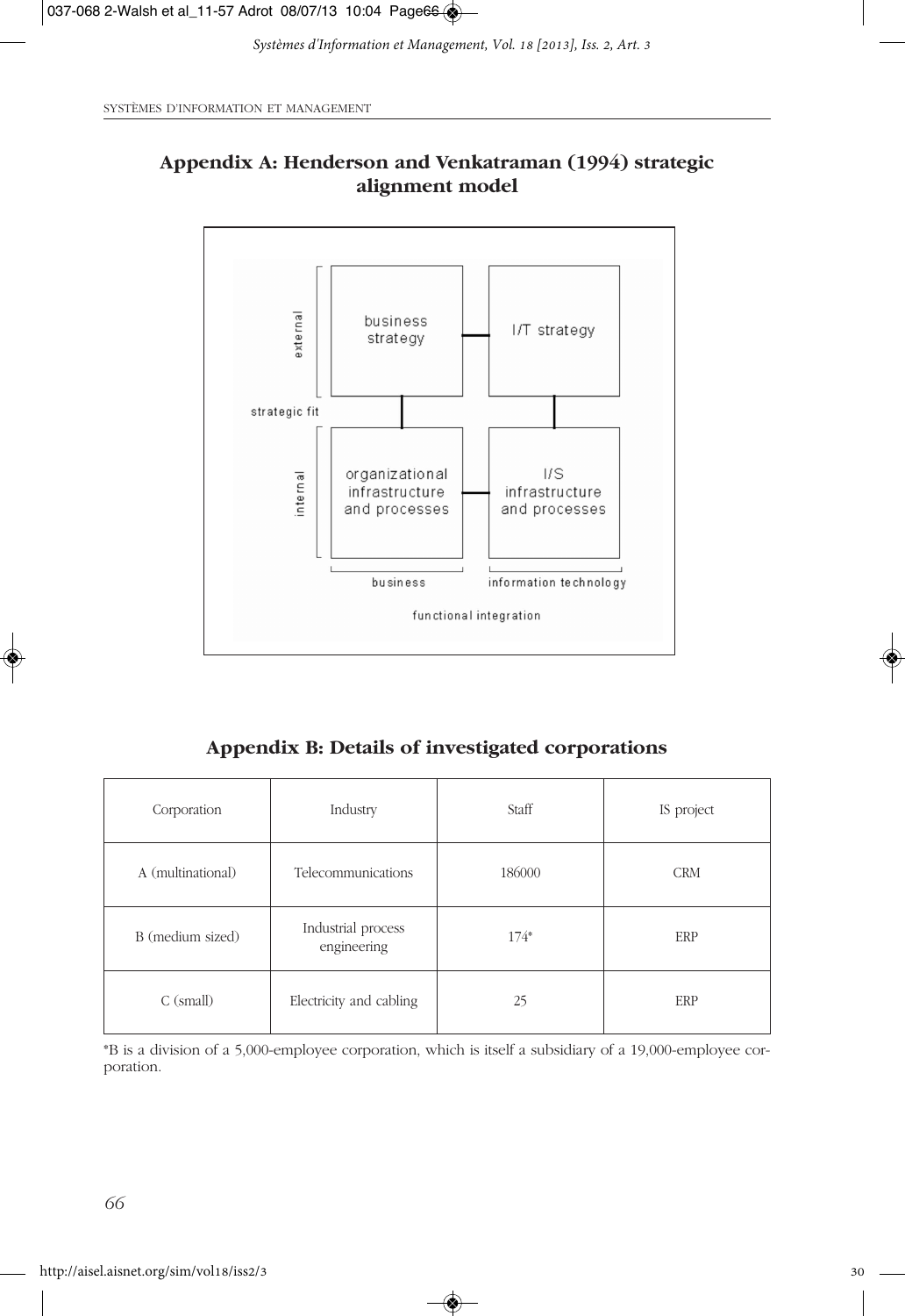Walsh et al.: The Translated Strategic Alignment Model: A Practice-Based Perspe

THE TRANSLATED STRATEGIC ALIGNMENT MODEL: A PRACTICE-BASED PERSPECTIVE

### **Appendix C: Details about interviews and interviewees**

# *Appendix C1: Interviews conducted in corporations A (year 2008), B (year 2009) and C (years 2008-2009) while people were solving or attempting to solve identified problems*

| <b>Interviewee</b> | Role in the IS project      | <b>Position</b>                   | Competences relevant to the IS project                                            |
|--------------------|-----------------------------|-----------------------------------|-----------------------------------------------------------------------------------|
| A1                 | Internal project<br>manager | CIO                               | Global IT competences                                                             |
| A2                 | External project<br>manager | Consultant                        | Business intelligence (BI) expert                                                 |
| A3                 | User                        | Head of BI Department<br>(Spain)  | BI                                                                                |
| A <sub>4</sub>     | Trainer                     | Consultant (Spain)                | Global knowledge on custom-developed<br>dashboards                                |
| A <sub>5</sub>     | Analyst                     | Consultant (Spain)                | Previous experience with dashboards in other<br>countries                         |
| A <sub>6</sub>     | User                        | Head of BI Department<br>(Poland) | BI                                                                                |
| A7                 | User                        | IT engineer (Poland)              | Very good knowledge of local IT needs                                             |
| $B1-1$             | Internal project<br>manager | Head of Purchasing<br>Department  | Good knowledge of purchasing but little<br>knowledge of IT                        |
| $B1-2$             | Internal project<br>manager | Head of Purchasing<br>Department  | Good knowledge of purchasing but little<br>knowledge of IT                        |
| B <sub>2</sub>     | External project<br>manager | Consultant                        | Global knowledge of IT                                                            |
| $B3-1$             | Oversight                   | Local CEO                         | Good knowledge of global managerial IT<br>needs                                   |
| $B3-2$             | <b>CEO</b>                  | Local top executive               | Good knowledge of global managerial IT needs                                      |
| <b>B4</b>          | Analyst                     | Consultant                        | Change management expert                                                          |
| B <sub>5</sub>     | User                        | Buyer A                           | Insular knowledge of merged SME (a)                                               |
| <b>B6</b>          | User                        | Buyer B                           | Insular knowledge of merged SME (b)                                               |
| B7                 | User                        | Buyer C                           | Insular knowledge of merged SME (c)                                               |
| B <sub>8</sub>     | User                        | <b>Buyer D</b>                    | Good knowledge of global purchasing habits                                        |
| <b>B</b> 9         | User                        | Stock controller                  | Little knowledge of company (newcomer)                                            |
| <b>B10</b>         | User                        | R&D                               | Newcomer but excellent knowledge of global<br>merged company and all users' needs |
| $C1-1$             | Project manager             | <b>CEO</b>                        | Good knowledge of managerial and users'<br>needs                                  |
| $C1-2$             | Project manager             | <b>CEO</b>                        | Good knowledge of managerial and users'<br>needs                                  |
| $C2-1$             | User                        | <b>CFO</b>                        | No formal IT knowledge                                                            |
| $C2-2$             | User                        | <b>CFO</b>                        | No formal IT knowledge                                                            |
| C <sub>3</sub>     | User                        | Technician                        | Some practical IT training. Mainly self-taught                                    |
| C4                 | User                        | Marketing manager                 | Some practical IT training                                                        |

 $\bigcirc$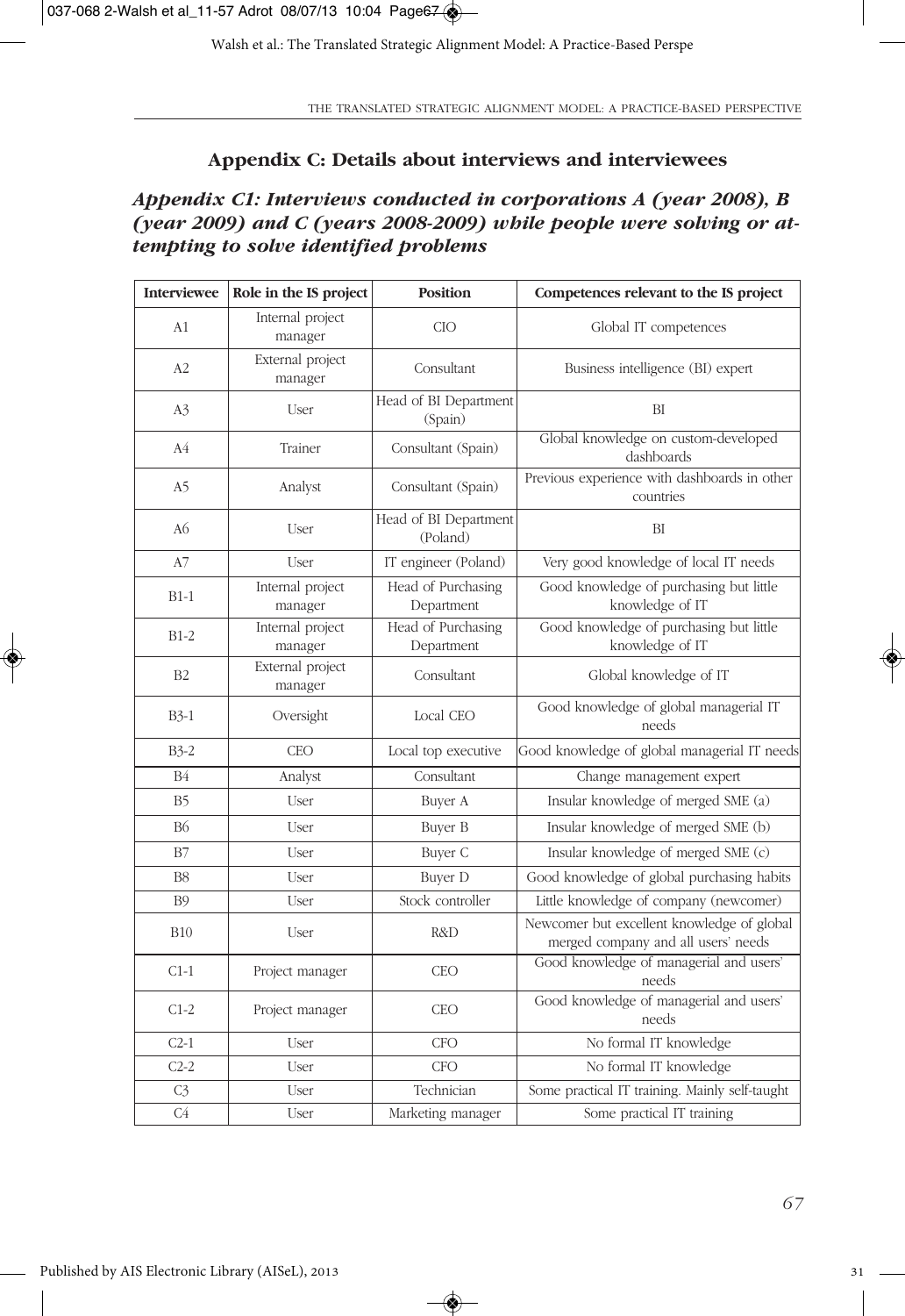SYSTÈMES D'INFORMATION ET MANAGEMENT

## **Appendix C: Details about interviews and interviewees**

*Appendix C2: Interviews conducted with experts (IS consultants with multiple experiences of different IT projects in different contexts) (year 2009)*

| <b>Interviewee</b> | <b>Position</b>        | Age | Consultancy firm |
|--------------------|------------------------|-----|------------------|
| $Cons1-1$          | Analyst consultant     | 27  | Multinational    |
| $Cons1-2$          | Analyst consultant     | 27  | Multinational    |
| $Cons1-3$          | Consultant             | 29  | Multinational    |
| $Cons1-4$          | Consultant             | 29  | Multinational    |
| $Cons2-1$          | Senior consultant      | 50  | Multinational    |
| $Cons2-2$          | Senior consultant      | 50  | Multinational    |
| $Cons3-1$          | Independent consultant | 39  | Self-employed    |
| $Cons3-2$          | Independent consultant | 39  | Self-employed    |
| $Cons4-1$          | Associate consultant   | 31  | European         |
| $Cons4-2$          | Associate consultant   | 31  | European         |
| $Cons5-1$          | Senior consultant      | 45  | Local            |
| $Cons5-2$          | Senior consultant      | 45  | Local            |
| $Cons6-1$          | Senior consultant      | 45  | Multinational    |
| $Cons6-2$          | Senior consultant      | 45  | Multinational    |

 $\bigcirc$